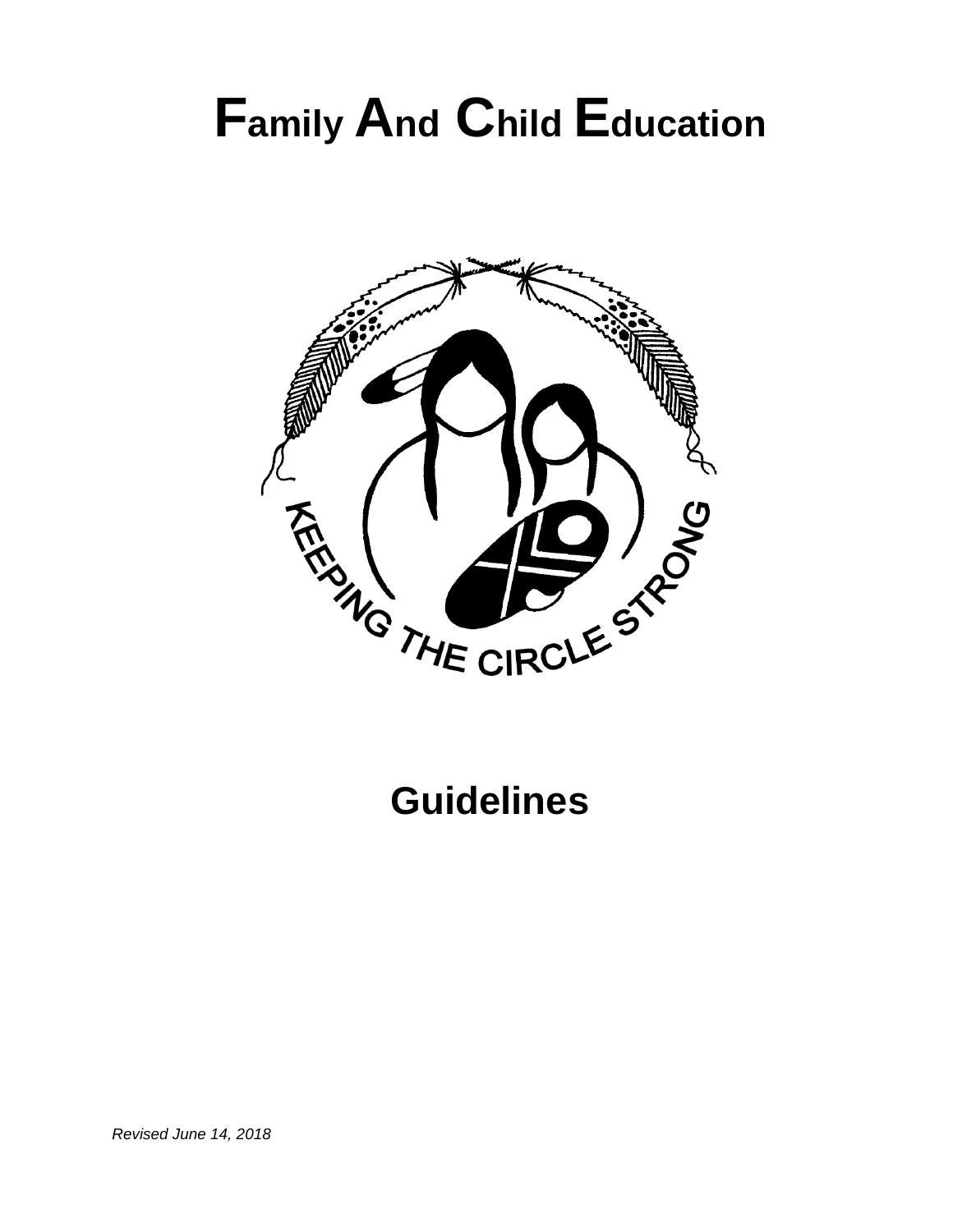# **Table of Contents**

|                                                                  | Page                            |
|------------------------------------------------------------------|---------------------------------|
|                                                                  |                                 |
|                                                                  |                                 |
|                                                                  |                                 |
|                                                                  |                                 |
|                                                                  |                                 |
|                                                                  |                                 |
|                                                                  |                                 |
|                                                                  |                                 |
|                                                                  |                                 |
|                                                                  |                                 |
|                                                                  |                                 |
|                                                                  |                                 |
|                                                                  |                                 |
|                                                                  |                                 |
|                                                                  |                                 |
|                                                                  |                                 |
|                                                                  |                                 |
|                                                                  |                                 |
|                                                                  |                                 |
|                                                                  |                                 |
|                                                                  |                                 |
|                                                                  |                                 |
|                                                                  |                                 |
|                                                                  |                                 |
|                                                                  |                                 |
|                                                                  |                                 |
|                                                                  |                                 |
|                                                                  |                                 |
|                                                                  |                                 |
|                                                                  |                                 |
|                                                                  |                                 |
|                                                                  |                                 |
|                                                                  |                                 |
|                                                                  |                                 |
|                                                                  |                                 |
|                                                                  |                                 |
|                                                                  |                                 |
|                                                                  |                                 |
|                                                                  |                                 |
| <b>Appendix A: Definitions of Terms Used in FACE Guidelines</b>  |                                 |
| <b>Appendix B: FACE Assurances</b><br>Appendix C: Procedures for |                                 |
| Determining<br>Program                                           | Implementation<br><b>Status</b> |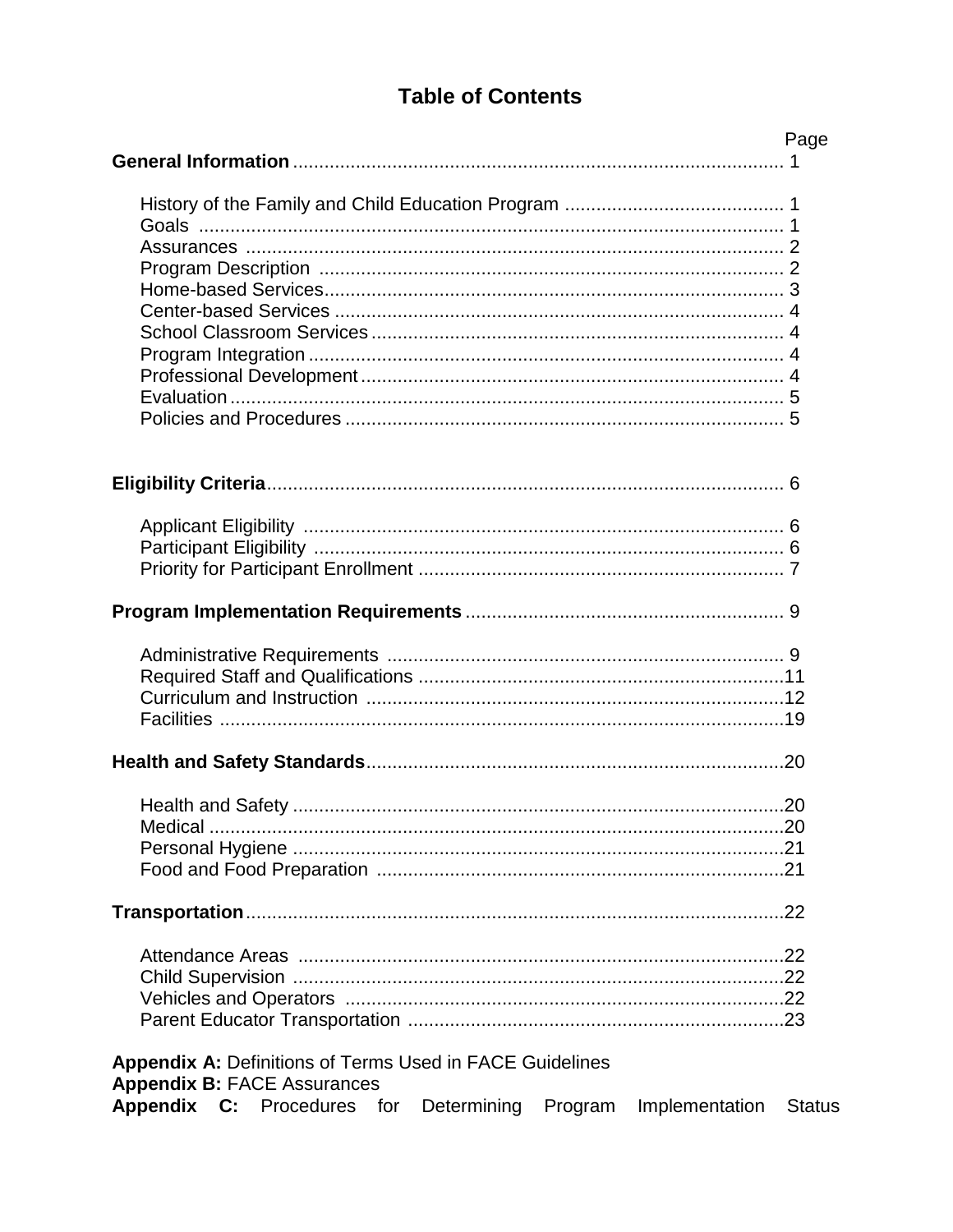# **General Information**

Purpose of FACE Guidelines: To provide guidance and requirements for successful FACE Program Implementation. These guidelines will be used in combination with the FACE Program Assurances found in Appendix B. (See Appendix A for a definition of the terms used in the guidelines.)

## **History of the Family and Child Education Program**

In 1990, through Congressional appropriations, the Bureau of Indian Education (BIE), formerly the Office of Indian Education Programs (OIEP), developed the Early Childhood/Parental Involvement Pilot program. The program was based on three distinct and proven early childhood and family education models; namely, Parents as Teachers (PAT), National Center for Families Learning (NCFL) and the High/Scope preschool curriculum for Early Childhood and the High/Scope Educational Approach for K-3. Five sites implemented the program using all three of the above models and the sixth site, known as the single-site initiative used only the High/Scope preschool and K-3 model. In 1992, the Early Childhood/Parental Involvement Pilot Project was renamed and became the Family and Child Education (FACE) program. Over time, FACE has been implemented at 61 BIE-funded schools for periods ranging from 1 to 27 years. In Program Year 2018 FACE services were provided at 47 schools.

## **Goals**

The overall goals of the FACE Program are to:

- Support parents and primary caregivers in their role as their child's first and most influential teacher.
- **Strengthen family-school-community connections.**
- **Increase parent participation in their child's learning and expectations for** academic achievement.
- Support and celebrate the unique cultural and linguistic diversity of each American Indian community served by the program.
- **Promote school readiness and lifelong learning.**

The FACE Program addresses national educational goals as identified in Every Student Succeeds Act of 2015 (ESSA) as well as the seven BIE goals, which are:

- 1. All students will meet or exceed academic proficiency levels in reading and/or language arts and mathematics.
- 2. All schools and residential programs will provide a safe and secure environment by decreasing incidents of violence and substance abuse by a minimum of 2% annually.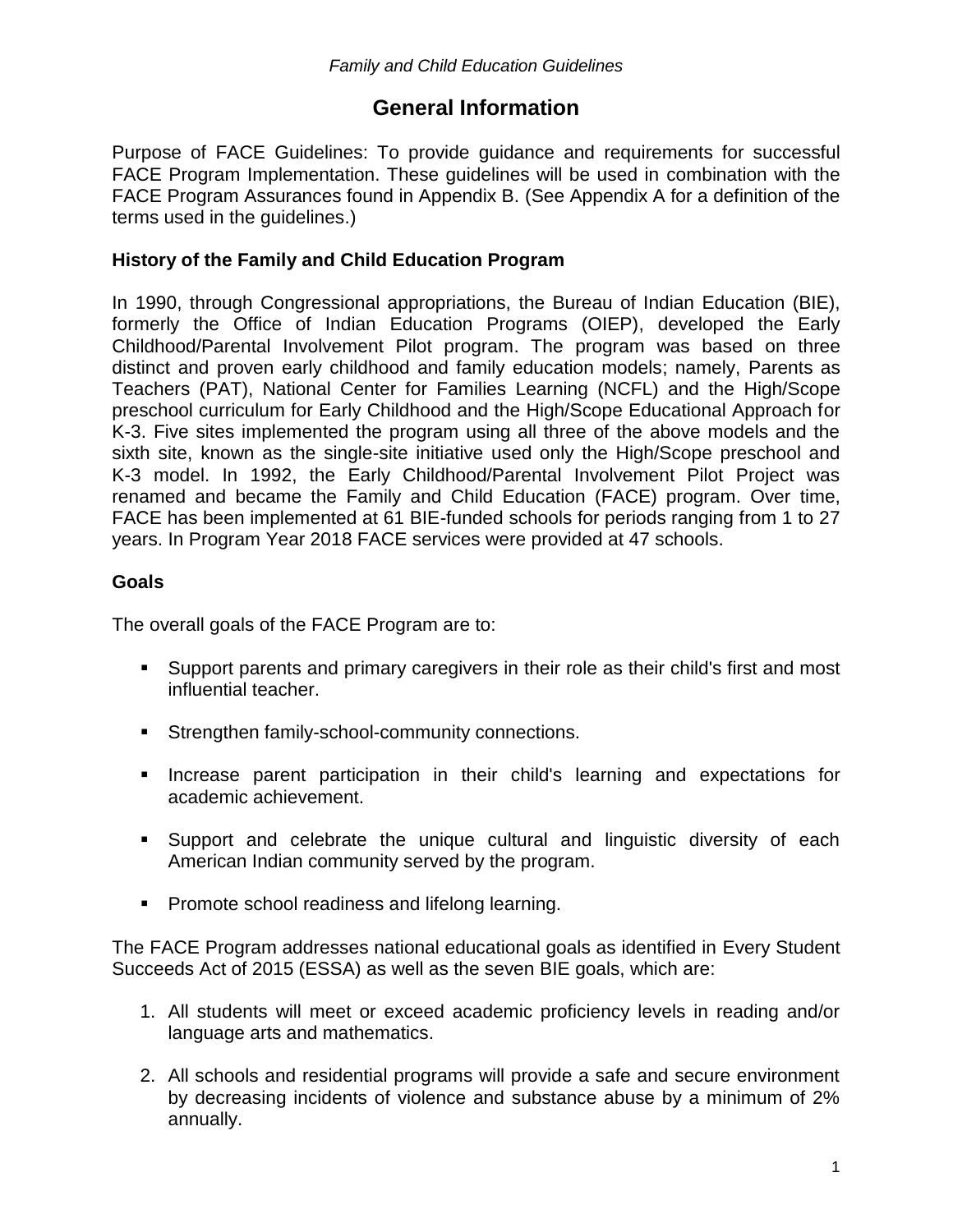- 3. Student attendance rate will meet or exceed the United States rural attendance rate.
- 4. All schools will enhance the professionalism of all staff to improve educational programs for student success through:
	- $\triangleright$  Certification in their respective areas; (when applicable)
	- $\triangleright$  Comprehensive, systemic, and on-going professional development;
	- $\triangleright$  Recruitment and retention of highly qualified educators; and
	- **Development of leadership using the Effective Schools Correlates.**
- 5. High school graduation rates will be 95% or higher.
- 6. Each school will provide curriculum and instruction in Tribal languages and/or cultures as approved by the local school boards.
- 7. All Bureau-funded post-secondary institutions will meet or exceed the United States rural graduation rates.

FACE supports the mission of the BIE, which is:

*…to provide quality education opportunities from early childhood through life in*  accordance with the Tribe's needs for cultural and economic well-being in keeping *with the wide diversity of Indian Tribes and Alaska Native person, taking into account the spiritual, mental, physical and cultural aspects of the person within a family and Tribal or Alaska Native village context.*

#### **Assurances**

FACE can only be successful when it is supported and integrated within a total schoolwide approach. The school administrator and school board must annually submit FACE Assurances, Transition and Language and Culture Action Plans. Submission of required FACE documents is a commitment from the school to fully support and implement the FACE model.

#### **Program Description**

FACE has been designed to implement a family literacy program for American Indian families in BIE-funded schools. Program services integrate language and culture in three settings: home, school, and community. In the home-based setting, services are provided through a 4-component model: Personal Visits**,** FACE Family Circles (Group Connections), Screenings**,** and Resource Networks. In the center-based setting, services are provided through: Adult Education, Early Childhood Education, Parent Time, and Parent and Child Together (PACT) Time**®**. PACT Time**®** is also conducted in kindergarten through third grade school classrooms.

In addition to the above services, participating FACE families benefit from the following services. Families receive age-appropriate Imagination Library books from the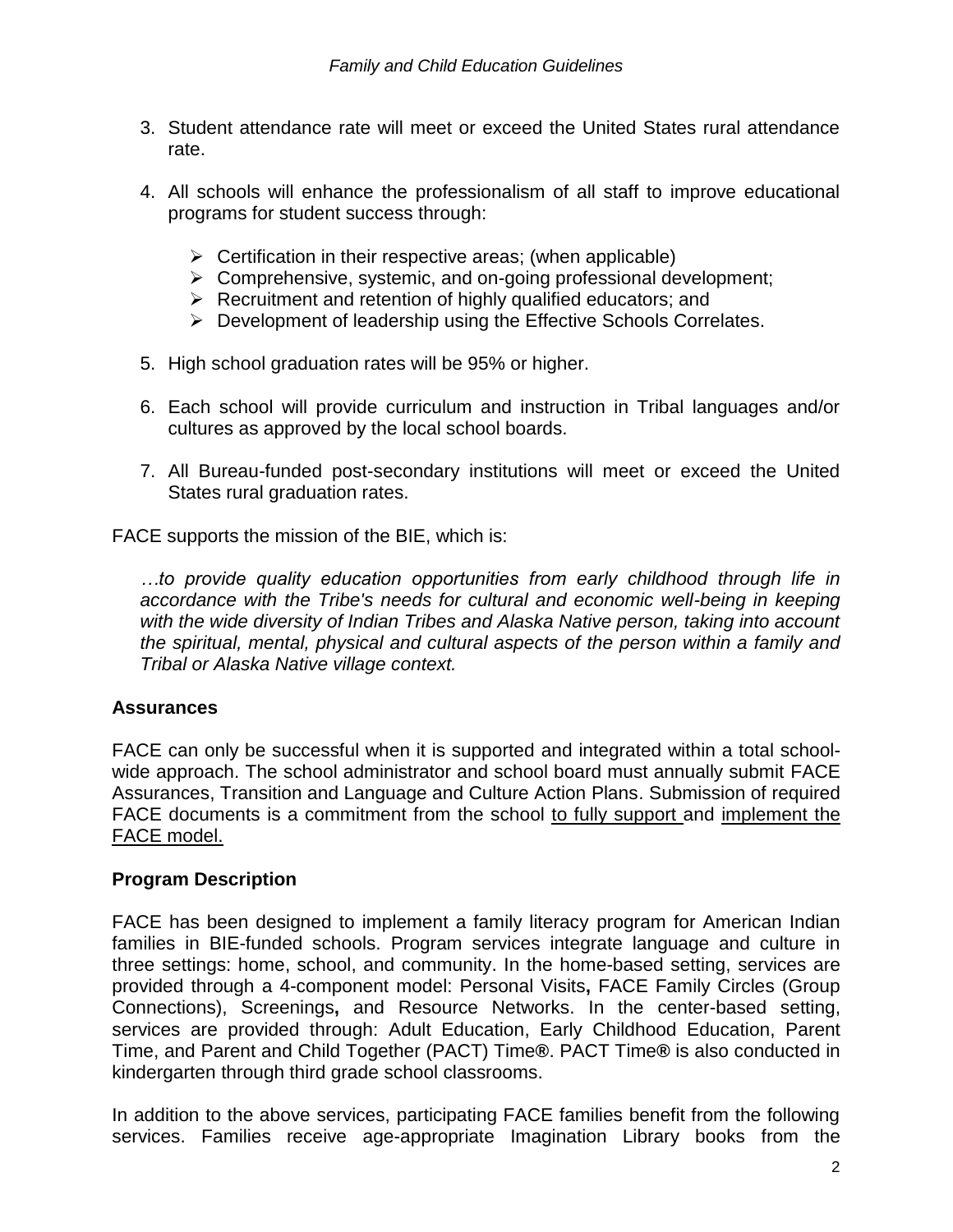Dollywood Foundation for their children every month from birth to age five. The School Classroom services are expected to continue or extend the child-centered active learning approach through the use of school funds**.**

#### **Home-based Services**

Two parent educators, who are usually from the community deliver the following four types of services to home-based families with children from prenatal through kindergarten: Personal Visits, FACE Family Circles, Screenings, and Resource Networks. Services to families are delivered in the home, school, and community environments. Within the Parents as Teachers broader context of parent education and family support are three key areas of emphasis that are critical to working with families during their children's earliest years of life: Parent-Child Interaction, Development-Centered Parenting, and Family Well-Being.

Parent educators are trained and certified in the Parents as Teachers *Foundational, Model Implementation, and Foundational 2 Curriculum* to implement an evidence-based home visiting model in combination with professional expertise and understanding of the family's culture, values, and characteristics. Parent educators are recommended to have knowledge of the community and culture of the population served. It is highly recommended that parent educators have basic technology and computer skills to adequately use home-based data-based system.

Parent educators conduct personal visits to each enrolled family. Personal visits typically take place in the home with the parent(s) (or an enrolled adult family member) of children prenatal through kindergarten. During personal visits, the parent educator assesses the developmental level of the child and provides parent-child learning experiences that support the child's development, which include opportunities for the parent and child to interact. The parent educator focuses on three areas of emphasis: Parent-Child Interactions, Developmental-Centered Parenting, and Family Well-Being. Screening and referrals are also integral parts of the personal visit. Documentation of services delivered throughout the four components is entered daily into the data-based system by each FACE parent educator.

In addition to receiving personal visits, parents are encouraged to attend a planned monthly FACE Family Circle (Group Connection), which always provides child development information and/or parenting, Family Well-Being topics, and opportunities for Parent-Child Interactions. Parents are encouraged to participate in the planning and delivery of activities for the Family Circles such as serving as greeters at the door, handling the sign-in table, facilitating an activity station, or leading book sharing. Parent participation enhances opportunities in meeting adult needs and goals. Family Circles are conducted at the school, Chapter Houses, community agencies' locations, etc. Connecting families to resources (Resource Networks) in reaching their goals and addressing their needs is easier when FACE has solid relationships with community providers, is a part of an advisory council, and updates a Community Resource Directory annually. Transitions to center-base FACE, to *Foundational 2* (three through kindergarten), and to other early child settings are facilitated by the home-based team. Ongoing reflective practice and reflective supervision occurs between parent educators and their supervisors.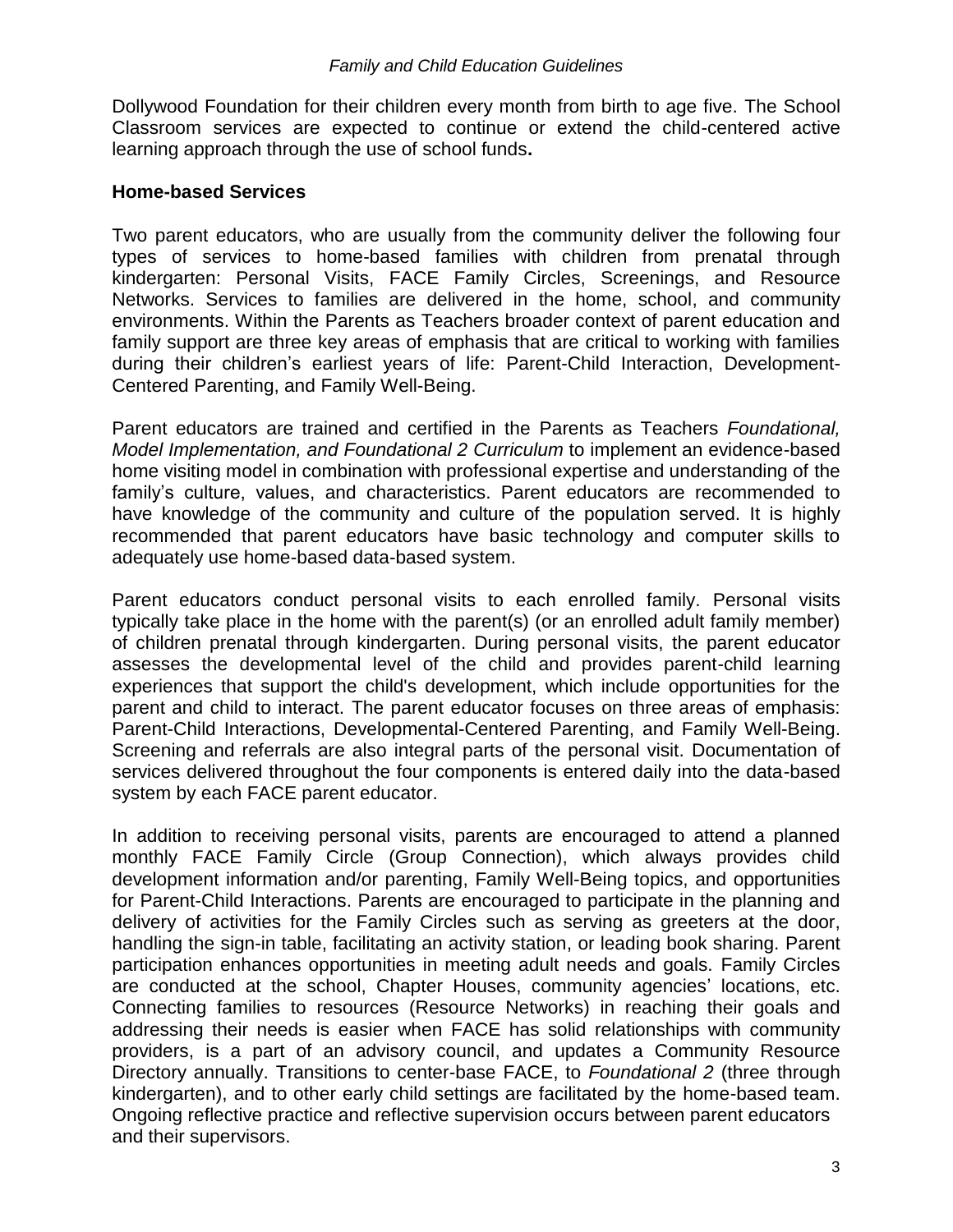## **Center-based Services**

Families, enrolled in center-based, receive services in four components: Adult Education, Early Childhood Education, Parent Time and PACT Time.

The FACE center-based setting is composed of two designated classrooms located at a BIE-funded school. One center-based classroom is equipped to serve as a preschool classroom for 15 children (20 maximum) who are between the ages of 3 to 5. The second classroom serves as the Adult Education classroom.

Center-based staff is trained in the four-component model of family literacy by NCFL. In Adult Education class, parents receive support and instruction toward reaching their personal, academic, and career goals. Early Childhood Education uses the NCFL *CIRCLES: A Culturally Appropriate Preschool Curriculum for American Indian Children*, which promotes a literacy-rich learning environment. Parent Time is a component in which parenting, family issues, and other topics of adult interest are explored. PACT Time occurs in the early childhood classroom, at home, and in the community. During PACT Time, the parent and child play/work together on child-centered activities.

#### **School Classroom Services**

The transition into kindergarten is facilitated through collaboration among FACE staff and elementary grade staff. School funds are used to provide appropriate professional development in addressing the academic needs of the elementary grade educational program.

Center-based FACE parents, with elementary children, participate in PACT Time. The adult education teacher and elementary teacher work together in supporting PACT Time in the elementary grades.

#### **Program Integration**

Program services must be integrated for FACE to provide seamless and meaningful services to families. These connections are planned and purposeful and are developed by the entire team, including the FACE Coordinator. These connections are across home-based and center-based services and are delivered through curriculum and learning activities including collaboration, transitioning families, recruitment and retention, program planning, and integration within the school.

#### **Professional Development**

Funds are allocated to each FACE Program for all FACE staff to participate in professional development. Participation in professional development and technical assistance is mandatory. FACE professional development is administered through the BIE. For new staff members, this includes an overview of FACE and Implementation, and includes resources for new FACE Principal/Administrators. All staffs, and administration, attend annual Regional professional development. All FACE parent educators receive PAT face-to-face trainings: *Foundational, Model Implementation*,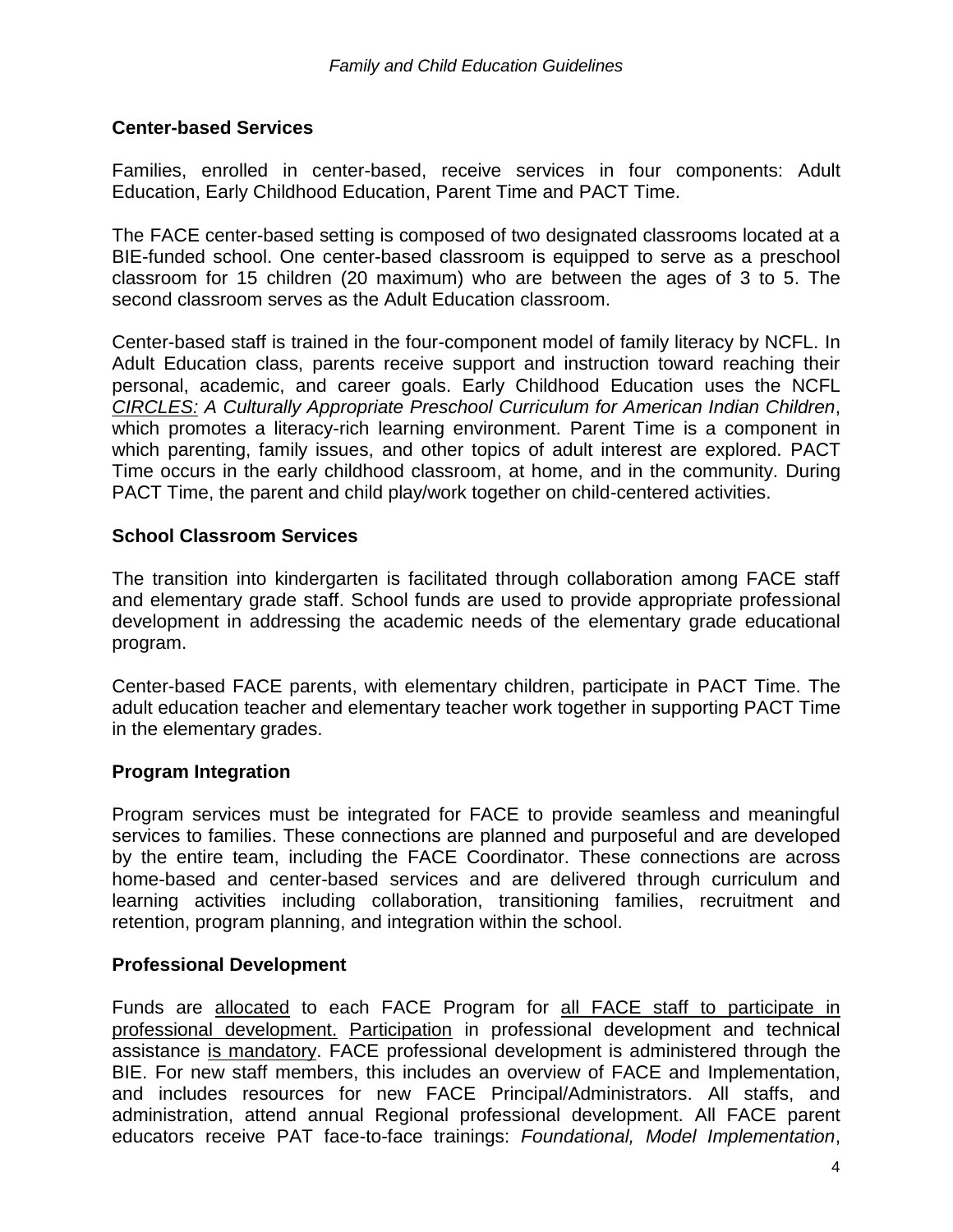*Foundational 2* trainings, and online curriculum. New supervisors attend the *Foundational* and *Model Implementation* training. All FACE staff receive on-site and distance technical assistance services which include webinars, online trainings, teleconferencing, etc. Administrative attendance at all FACE trainings is expected. Funds to provide for elementary teacher training is the responsibility of the school and evidenced by the signed assurances submitted to BIE. In preparing the BIE Travel Request form and completing the Justification section of the BIE Travel Request, sample verbiage may be requested from the BIE FACE Director.

Mandatory Training:

- Foundational PAT
- Model Implementation PAT
- Foundational 2 PAT
- Regional Training
- Implementation NCFL
- New Administrator

#### Suggested Training:

- Parents as Teachers International Conference –annually-Home-based Team
- Parents as Teachers Specialized Trainings –announced each year and offered at Spring Follow-up FACE training
- National Center for Families Learning Conference –Center-based Team

## **Evaluation**

BIE will contract for an annual external evaluation of the FACE program. The evaluator will assess the success of the program using data gathered from each school implementing a FACE program. This will include, but not be limited to, the monthly participation and activity reports, implementation data, outcome data, and other documentation, as requested. This process is used to obtain statistical and narrative information to accurately describe the FACE program accomplishments in both a quantitative and qualitative manner. The external evaluator will provide specific data collection requirements at the beginning of each program year. This data collection is authorized by the Family Education Rights and Privacy Act (FERPA). No data reported are personally identifiable. Annual evaluation reports are provided to each FACE program and utilized for program improvement.

#### **Policies and Procedures**

The school understands and will follow the policies established by BIE on implementation of the FACE program addressing program status of each: High Performance, Concern Status, and Probation. See Appendix C for procedures in how programs are assigned status.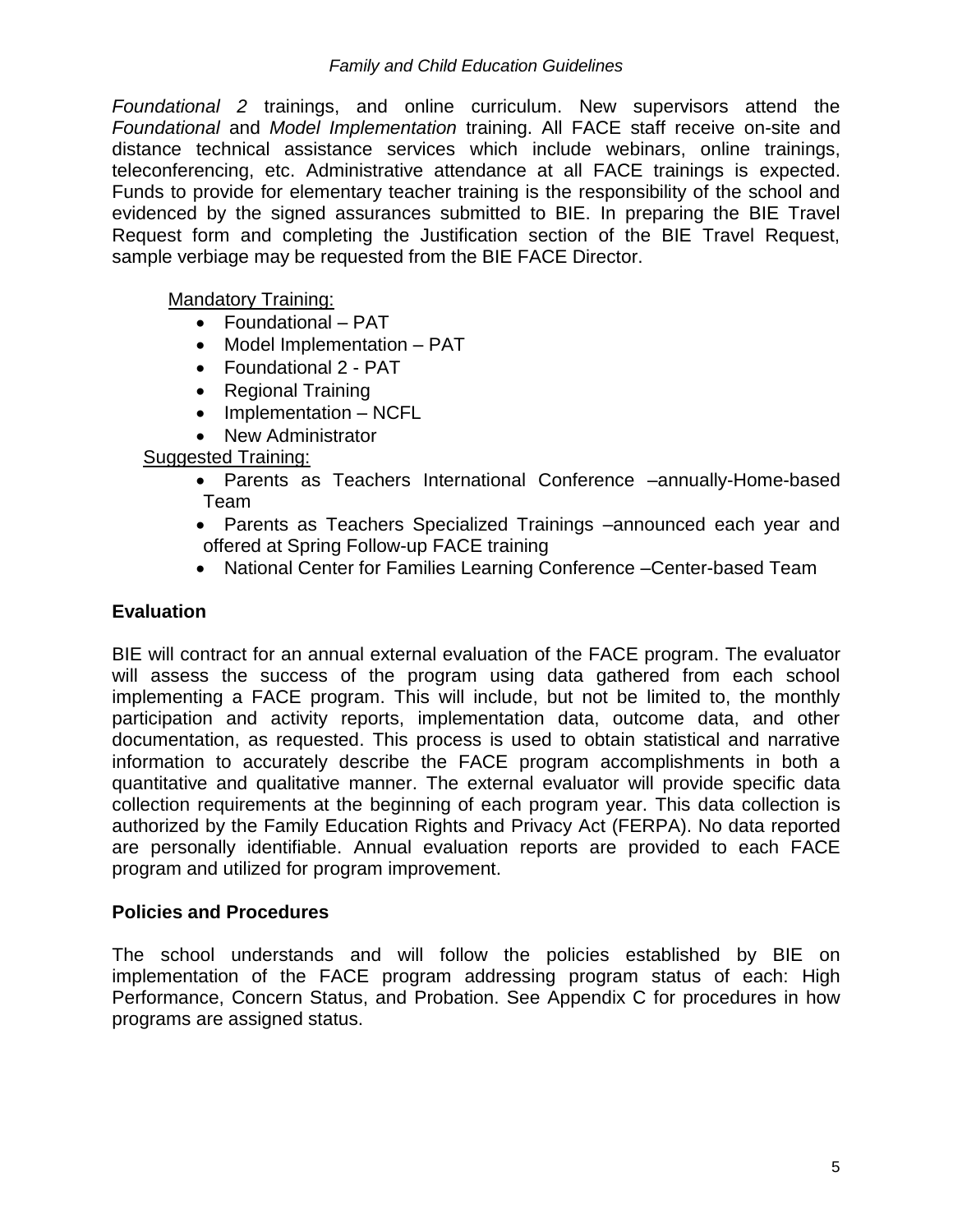# **Eligibility Criteria**

## **Applicant Eligibility**. Eligible applicants shall:

- A. Operate a BIE-funded elementary school.
- **B. Implement** *all* **components of the FACE model and hire the necessary team to implement the program (coordinator, two parent educators, adult education teacher/parent engagement instructor, preschool teacher, and preschool co-teacher).**
- C. Provide safe, appropriate, and adequate facilities which include one classroom for children aged 3-5 with appropriate restroom facilities; one classroom for adults; a playground area for the 3 to 5-year-old children; office(s) with storage space for two parent educators; space to conduct FACE Family Circles and meet privately with parents; two vehicles for the parent educators; and technology to include internet access, computers, printers, copiers, and cameras.

## **D. Ensure that all FACE personnel will** *not* **be used as substitute teachers or test monitors within the elementary school setting.**

- E. Provide safe and appropriate transportation for FACE adults and children to attend center-based and other related activities including FACE Family Circle.
- F. Provide two safe and appropriate vehicles for each parent educator to conduct personal visits.
- G. Conduct a current and comprehensive needs assessment to provide evidence in the program application that the FACE Program will be an integral part of the total school community, allowing for a continuity of services.
- H. Provide required program documentation upon request.
- I. Support participation of administrators and center- and home-based staff at all required trainings.
- J. Ensure transition from FACE to elementary school with a philosophically similar and developmentally appropriate approach to learning, and provide elementary school staff with related professional development.
- K. Agree to all FACE Assurances.

**Participant Eligibility**. Eligible participants shall:

A. First criteria for all participants: **Be an American Indian student with a Certificate of Degree of Indian Blood (CDIB)** and be eligible for admission to a BIE-funded school upon reaching school age. 25 CFR, Pt 39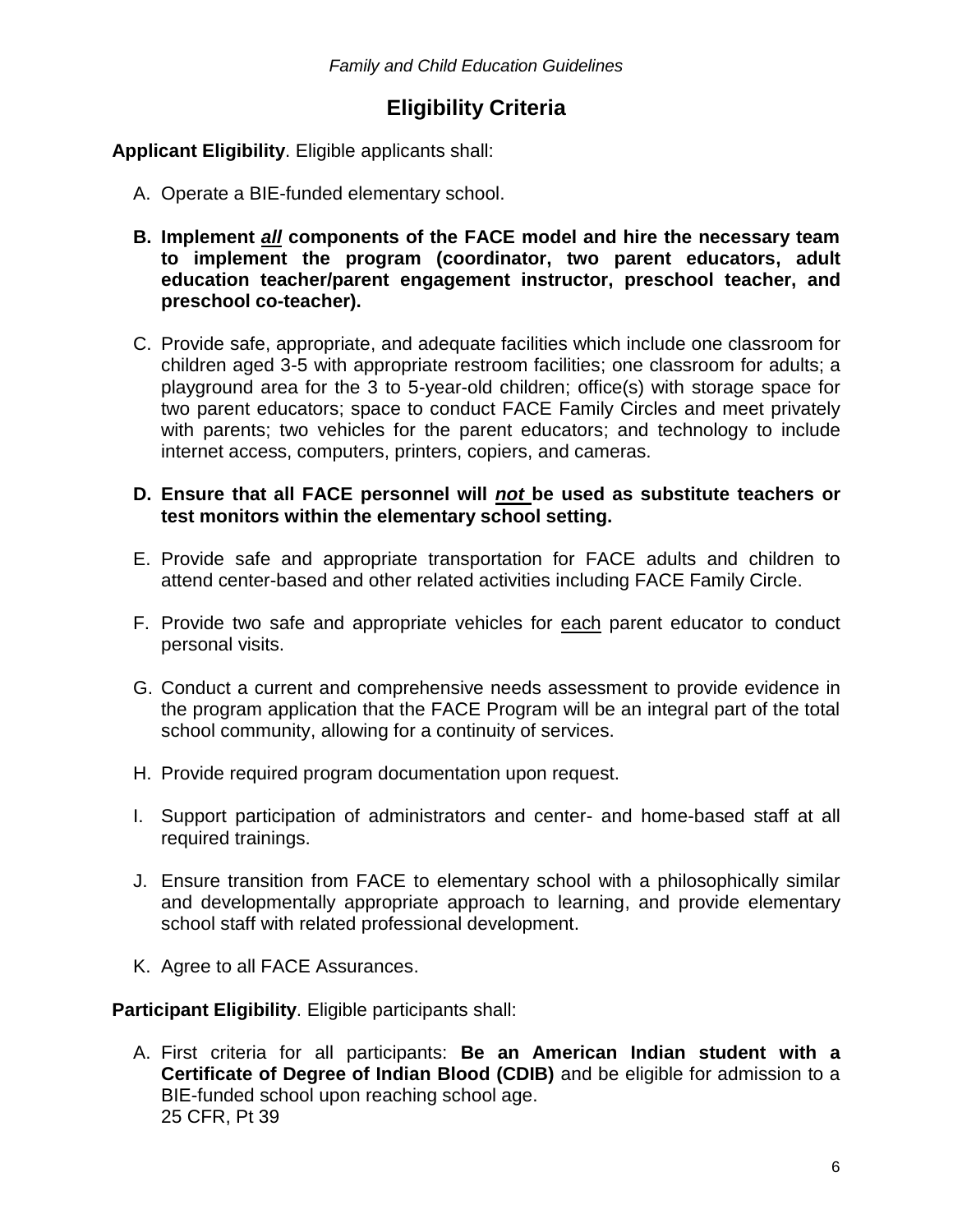Eligible Indian student means a student who:

- (1) Is a member of, or is at least one-fourth degree Indian blood descendent of a member of, a tribe that is eligible for the special programs and services provided by the United States through the Bureau of Indian Affairs to Indians because of their status as Indians;
- (2) Resides on or near a reservation or meets the criteria for attendance at a Bureau off-reservation home-living school; and
- (3) Is enrolled in a Bureau-funded school.
- B. For home-based services, be a parent(s) or primary caregiver(s) of an American Indian student prenatal through kindergarten and be willing to actively participate in weekly or bi-weekly personal visits, screenings, resource networks, and FACE Family Circles.
- C. For the center-based services, be a parent(s) or an adult family member of an American Indian student, 3-years-old to  $3<sup>rd</sup>$  grade, and agree to actively participate in the FACE center-based program.
- D. For both home- and center-based services, eligibility includes adults and children with special needs.
- E. For center-based participation, a child shall be toilet trained. However, children with documented special needs are excluded from this requirement when there is a parent or guardian also attending the FACE center-based program to provide changing as needed.

# **Priority for Participant Enrollment**

The following items list the recommended participant enrollment for both home- and center-based services. The list for each service is organized in order of priority with one being given the most priority.

- A. Home-based Services:
	- 1. Teenage parents with children prenatal to 36 months of age;
	- 2. Families with children from prenatal to 36 months of age;
	- 3. Families who are referred by collaborating agencies;
	- 4. Families with children who are ages 3 years through kindergarten who are in need of services.
- B. Center-based Services:
	- 1. Priority for center-based enrollment is for families with adult family members who are able to participate full time (four full days each week) and part-time (1- 3 full days each week). It is recommended that at least 75% of families with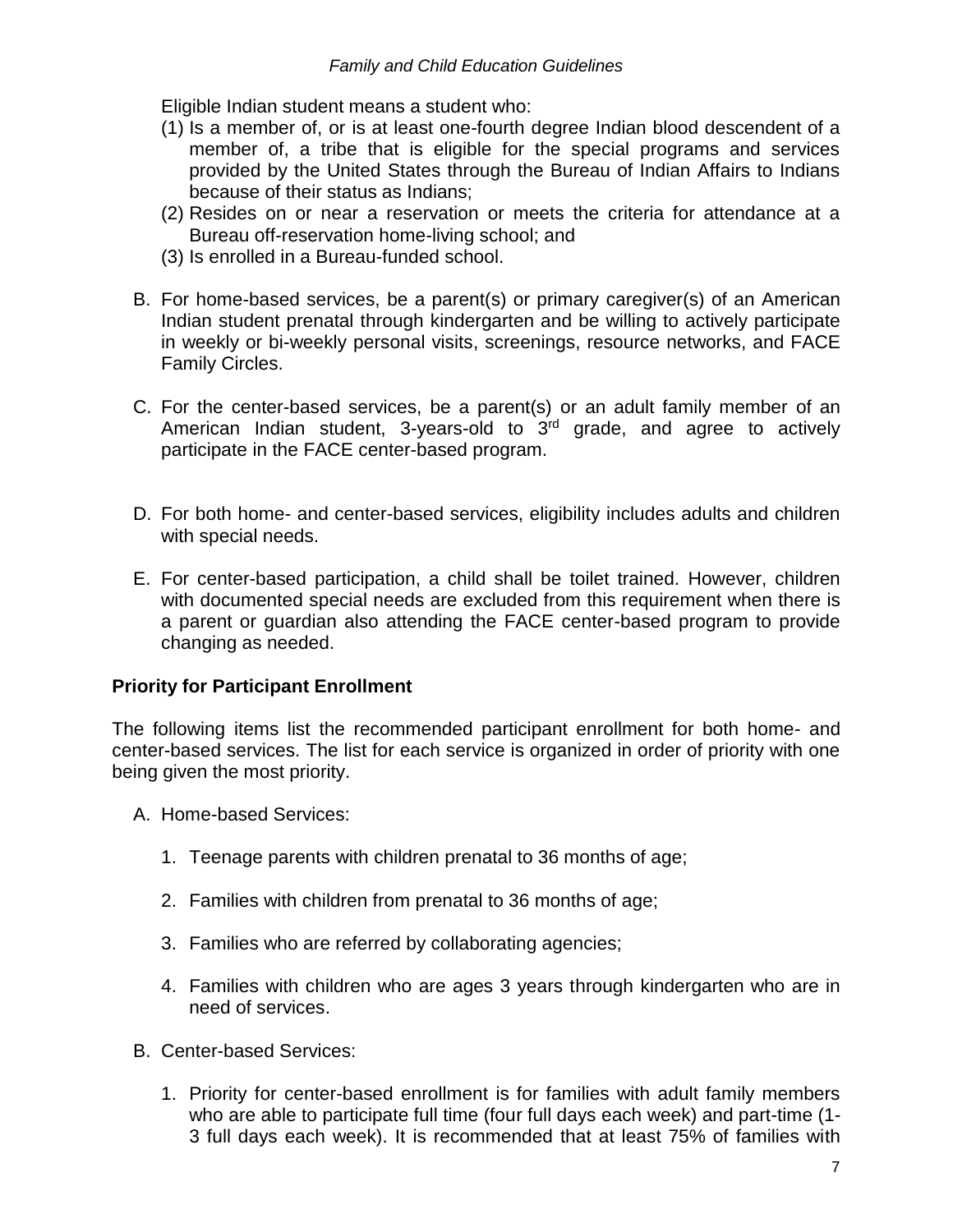preschool-age children participate full or part time. Full-time and part-time adults participate in all center-based components, Adult Education, PACT Time, and Parent Time, each day they attend FACE.

- 2. Families of preschool children with adults who are unable to participate at the full-time or part-time level are considered flex-time. It is recommended that sites enroll no more than 25% of flex-time families. Priority for flex-time participants is given to families transitioning from home-based programing, teen parents and families refered by collaborating agencies.
- 3. Families participating in the FACE program with only children in kindergarten through 3rd grade should be enrolled full-time or part-time.

Notes:

- a) Children of school staff are not an enrollment priority in FACE preschool.
- b) All preschool children are enrolled full-time.
- c) Center-based children may not be retained in the FACE program. Children are transitioned to kindergarten when they are age eligible.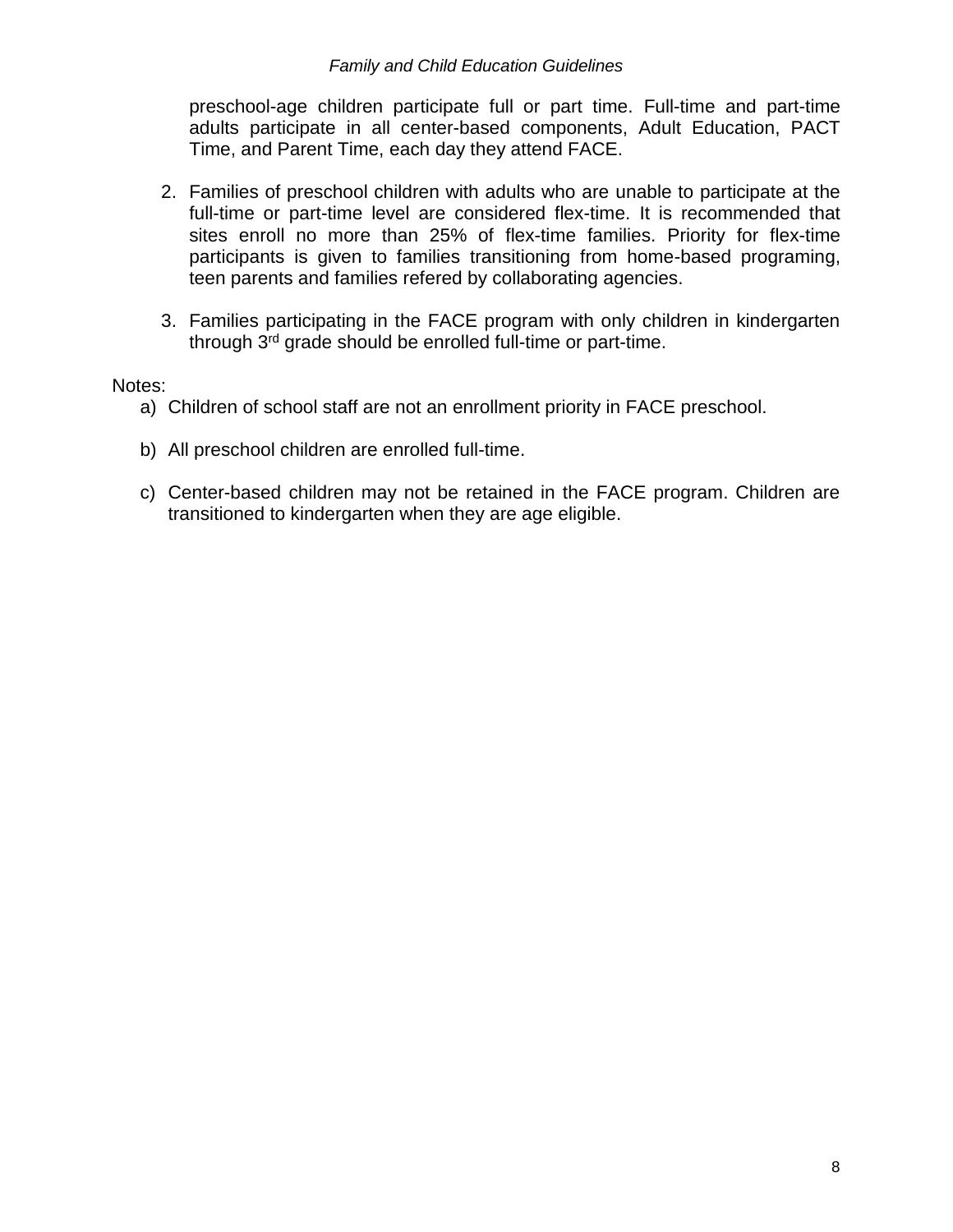# **Program Implementation Requirements**

## **Administrative Requirements**

- A. Each FACE program shall be locally developed and included in the school-wide plan, which provides for central administration oversight over all program functions and clearly establishes administrative lines of authority.
- B. Annually, by May 30<sup>th</sup>, submit a proposed budget, application, FACE Assurances, and Action Plans via Native Star.
- C. Designate an administrator to serve as the coordinator, who will have responsibility over the operation and supervision of the program and who will be responsible for maintaining all FACE functions. For new programs, the principal is required to assume these responsibilities for at least the first year of implementation.
- D. Administrator shall ensure that services will be available to eligible children and adults regardless of special needs.
- E. Coordinate with other early childhood and other related programs (Tribal Early Childhood Programs, Head Start, Title 1, Early Intervention Services [Part B & C], Johnson O'Malley, Day Care, Parent Engagement, Higher Education, Colleges, Public Schools, Social Services, Drug and Alcohol, Indian Health Services, Women Infants and Children, etc.). In those instances, where other early childhood and other related programs are operated on or near reservations, the applicant shall coordinate with existing programs to provide services that meet identified needs of parents and children.
- F. The FACE Coordinator is to serve on the school leadership team.
- G. The FACE parent educator(s) is to serve on a community advisory council/committee.
- H. Each FACE Program shall have policies for and shall maintain a record keeping system for:
	- 1. Program operations (Current financial records/budget information, equipment inventory, safety and health inspections) and family folders.
	- 2. Enrollment information, **NASIS enrollment and Penelope (home-based data-base management system). All FACE participants (adults; Full-time, Part-time, Flex-time, Home-Based and children) are assigned a NASIS number upon enrollment.**
	- 3. Attendance records
	- 4. Personnel records to include: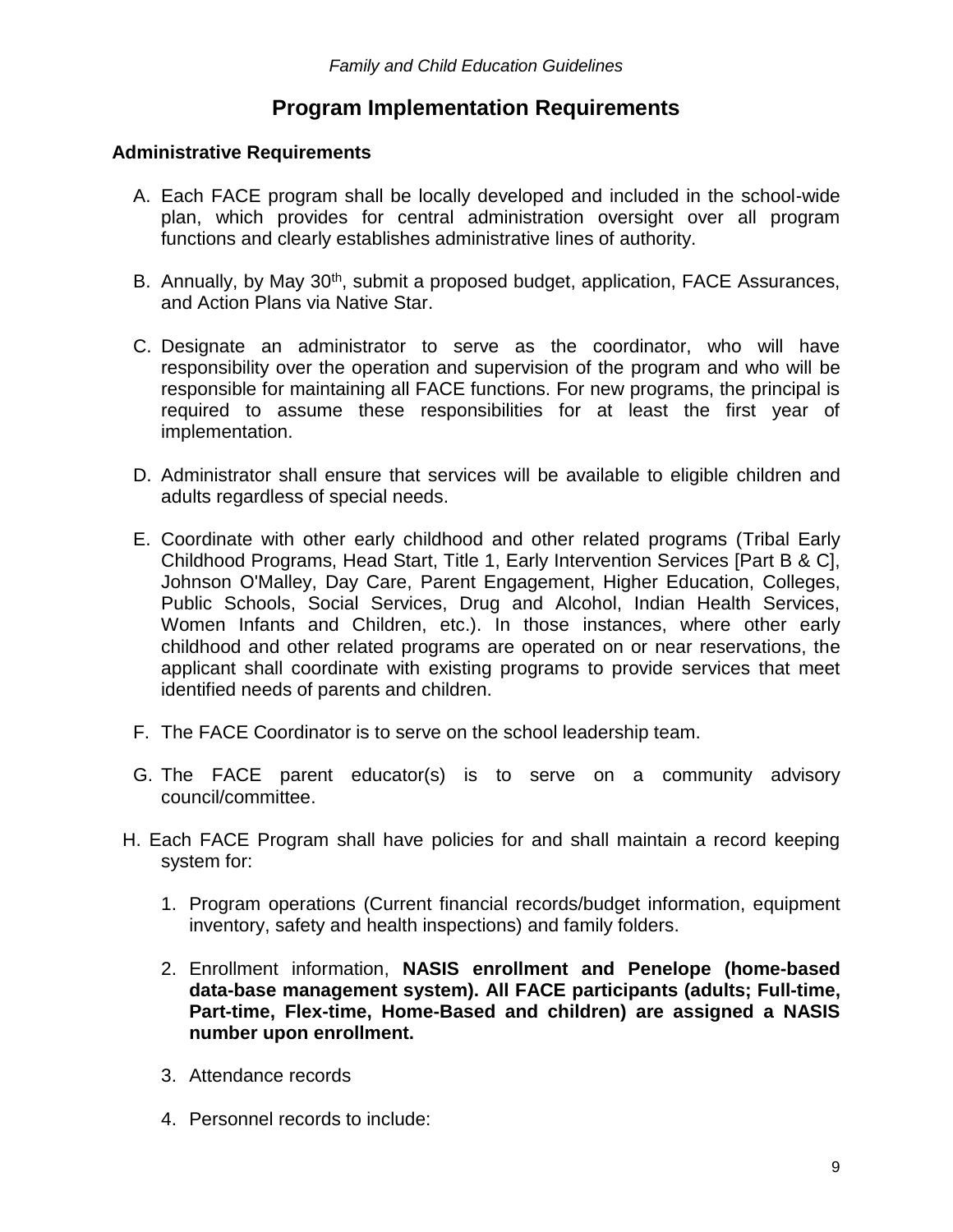- a. job descriptions
- b. provisions for staff development
- c. confidential background checks
- d. performance appraisals
- e. staff certification
- 5. Confidentiality provisions (confidentiality agreements in compliance with FERPA regulations)
- 6. Participant information to include:
	- a. enrollment and exit information
	- b. screening, referral, and family assessment information
	- c. participant progress information (goals, achievements, participation)
	- d. health/immunization information
	- e. transition planning documentation
	- f. NASIS number
- 7. Individual Family Service Plans (IFSP; birth to two); Individual Education Plans (IEP; three to 21) for children and adults with special needs.
- 8. Mandatory Children's Progress Academic Assessment (CPAA) testing for all four year olds, and children transitioning to kindergarten, two times per year, during winter and spring testing windows.
- 9. Required data.
- 10.Other required program data. Coordinator is responsible for final review of data prior to submission.

# 11. **Post FACE vacant positions until filled.**

- I. Program Planning and Consultation:
	- 1. Each FACE Program shall provide opportunities to parents and staff for planning, advisement, and consultation with program administrators (e.g., Parent Advisory Committee, parent input during program planning, serving on school committees). The program shall maintain evidence of such consultations.
	- 2. Each FACE Program shall publish, distribute, and regularly update a brochure explaining the program; and a parent handbook with enrollment eligibility information, hours of operation, policies, process for transitions, leadership/volunteer opportunities, etc.
	- 3. Each FACE team shall conduct and periodically review a self-assessment using the FACE Program Implementation Standards. Related action plans will then be developed to address continuous program improvement. Each parent educator shall participate in at least 2 hours of individual reflective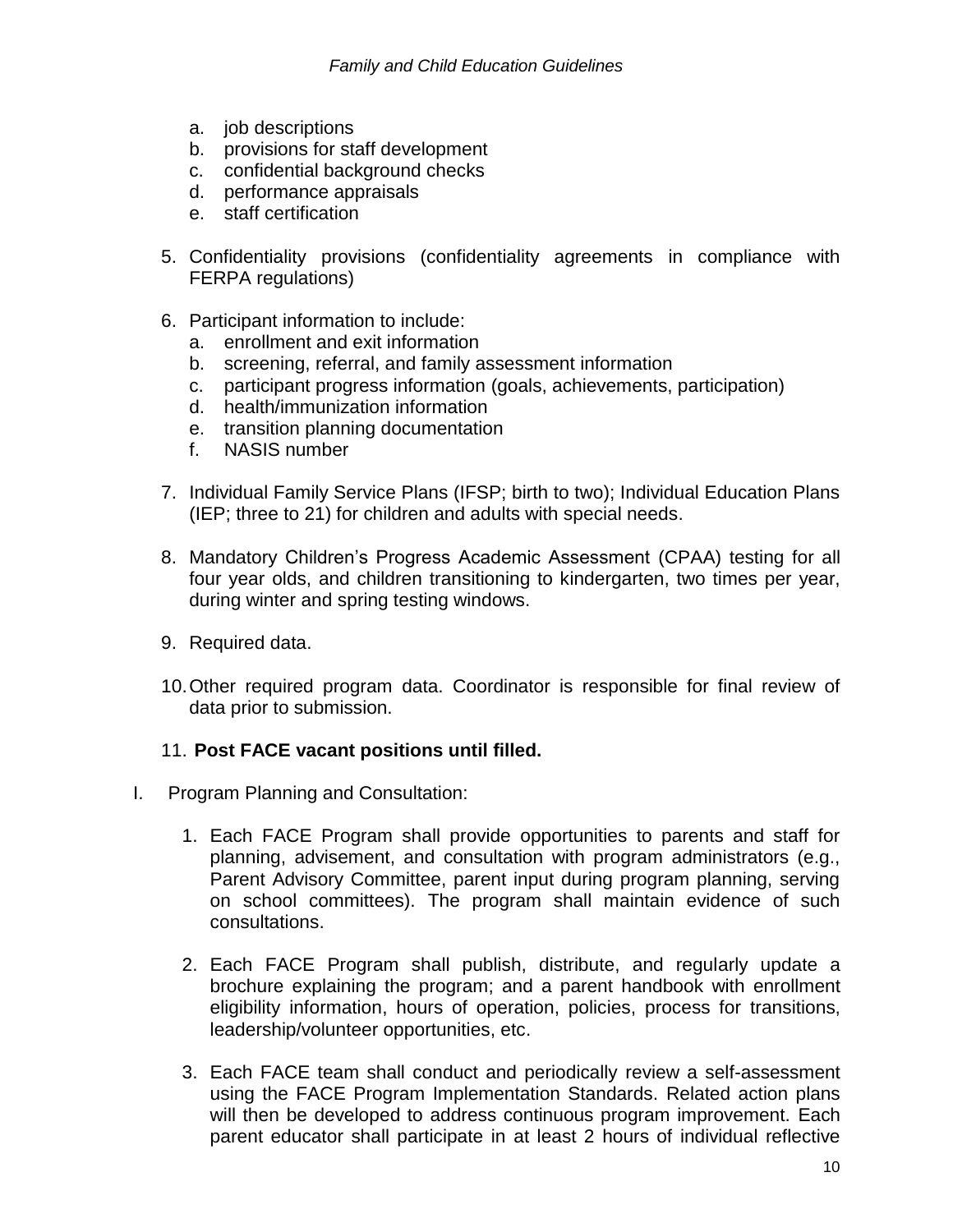supervision a month and annually complete the Core Competencies Self-Assessment.

- 4. Each FACE Program shall actively participate in strengths-based technical assistance provided by BIE to ensure fidelity to the model. Technical assistance is provided at meetings, on-site, and online by PATNC and NCFL.
- 5. The FACE administrator at each FACE Program shall participate in site visits provided by PATNC and NCFL. Administrators shall meet with consultants for a pre-visit meeting and with the entire FACE team and consultants for an exit meeting.

The on-site technical assistance includes the following:

- a. Observation of both home- and center-based service delivery
- b. Review of program and service delivery records
- c. Feedback to staff on both strengths and recommendations for continuous improvement
- d. Involvement of the principal, coordinator and other administrators
- e. Exit meeting
- f. Follow-up written reports
- g. Professional development
- h. Responses to specific requests for assistance including strategies and modeling
- i. **On-site technical assistance visits are not considered Monitoring.**

# **Required Staff and Qualifications<sup>1</sup>**

l

Each FACE Program will employ staff that meets state requirements for the positions. Each position, with the exemption of the Coordinator position, must be filled by a qualified person. One person may not fill more than one position. Related experience, Native language, and cultural knowledge of the community are desired.

- 1. Coordinator A coordinator is designated for the program. The coordinator should be the elementary principal, an administrator, or an experienced adult education Teacher, experienced early childhood teacher, or an experienced parent educator. If the position is other than a FACE staff member, it is an in-kind contribution of the school, providing funds are available. First year staff, new or inexperienced staff should not fill the coordinator position.
- 2. Parent Educator—Two full-time parent educators to fulfill duties for home-based services. Parent educators must possess at least an AA degree, 60 college hours, or state certification for paraprofessionals (per ESSA requirements). A parent educator must be certified by Parents as Teachers National Center and after

<sup>&</sup>lt;sup>1</sup> It is encouraged that each staff member meets the qualifications of the FACE Program. However, if a qualified person cannot be found, the position may be filled by one who meets most of the qualifications and is willing to work toward full credentials as circumstances allow. An Individual Development Plan must be available for review upon request.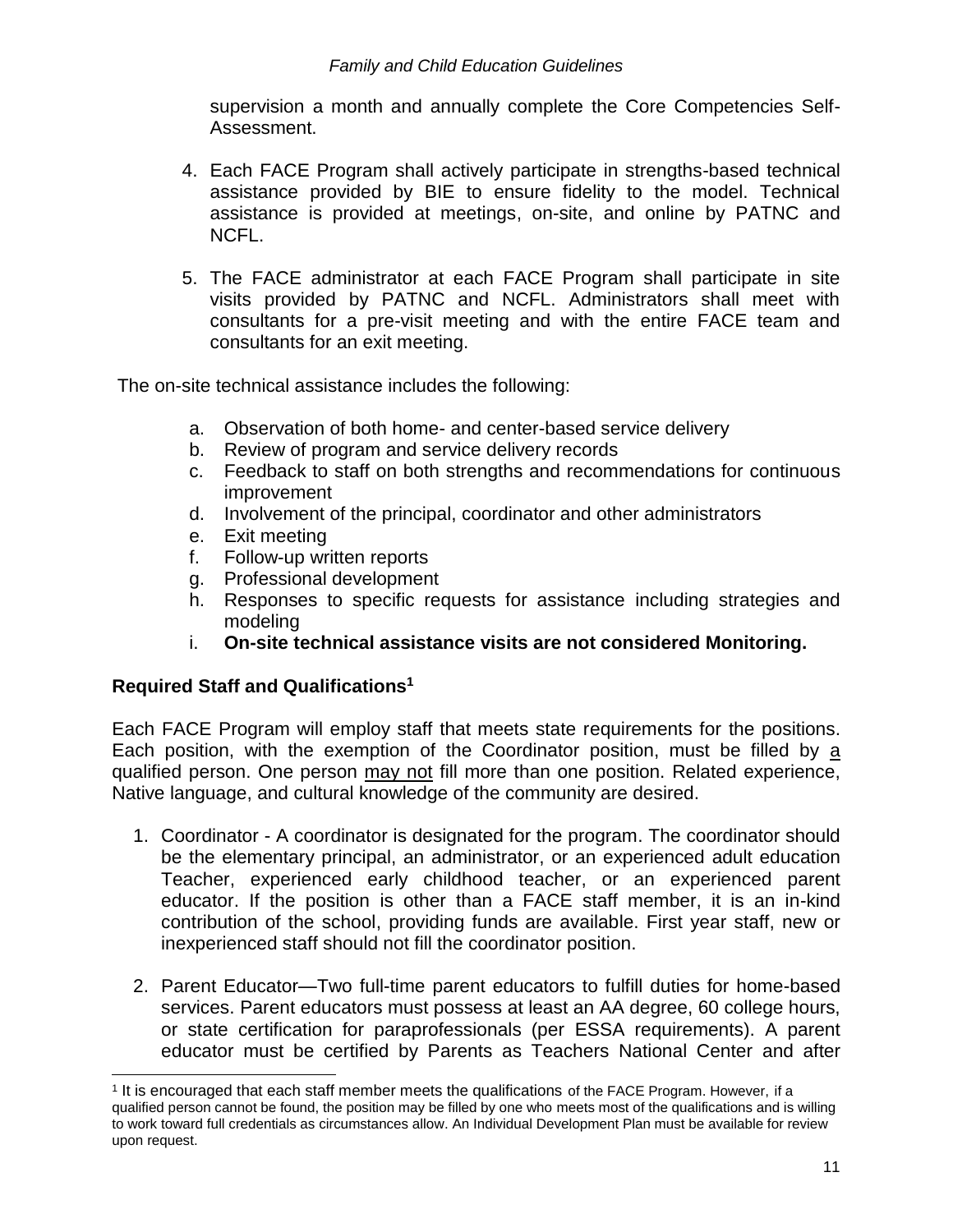training, must maintain certification annually by participating in competency-based professional development and training. Parent Educators must attend Parents as Teachers *Foundational* and *Model Implementation* training *before* providing services to families. She/he must also have a valid driver's license**. New parent educators who have been certified for less than 12 months are expected to have a caseload of 12-14 families and meet with each family once per week (weekly visits). Experienced parent educators who have been certified for more than 12 months are expected to have a caseload of 24-26 families and meet with each family once every two weeks (biweekly visits)**. Related early childhood experiences and supervised work experiences with young children and parents, native language and cultural knowledge of the community are desired.

- 3. Preschool Teacher—One full-time position for the center-based preschool classroom. Preschool Teacher must possess a bachelor's degree and be state certified in the area of early childhood education. A teacher possessing certification in elementary education must have or be in the process of acquiring early childhood endorsement, as required by their state.
- 4. Preschool Co-teacher—One full-time position for the center-based preschool classroom. The Preschool Co-teacher must possess an AA degree, 60 college hours, or state certification for paraprofessionals (per ESSA requirements).
- 5. Adult Education Teacher—One full-time position for the center-based adult education classroom. The Adult Education Teacher must possess a bachelor's degree. Experience working with adults is desirable.

# **Curriculum and Instruction**

- A. Setting and Component Descriptions
	- 1. Home-based Setting: Each FACE home-based family with children prenatal through kindergarten shall receive services from certified parent educators using the Parents as Teachers approach, *Foundational, Model Implementation,* and *Foundational 2* curricula. Services include personal visits; developmental, health, hearing, and vision screenings; family assessments; resource networking; and FACE Family Circle. Services are delivered with a focus on child development, parenting education, and family support. Parents as Teachers National Center will provide the curriculum, resources, training, and distance/on-site technical assistance to implement all four model components to address the needs of families.
		- a. Program schedule. FACE staff will operate full-day programs four days a week. The fifth day each week will be set aside for team planning, coordination, individual planning, connecting with community resources, and possible make-up personal visits. Parent educators should participate in Community Advisory Council meetings as scheduled.
		- b. Personal Visits. As the core delivery mechanism in the Parents as Teachers approach, the personal visit provides an opportunity to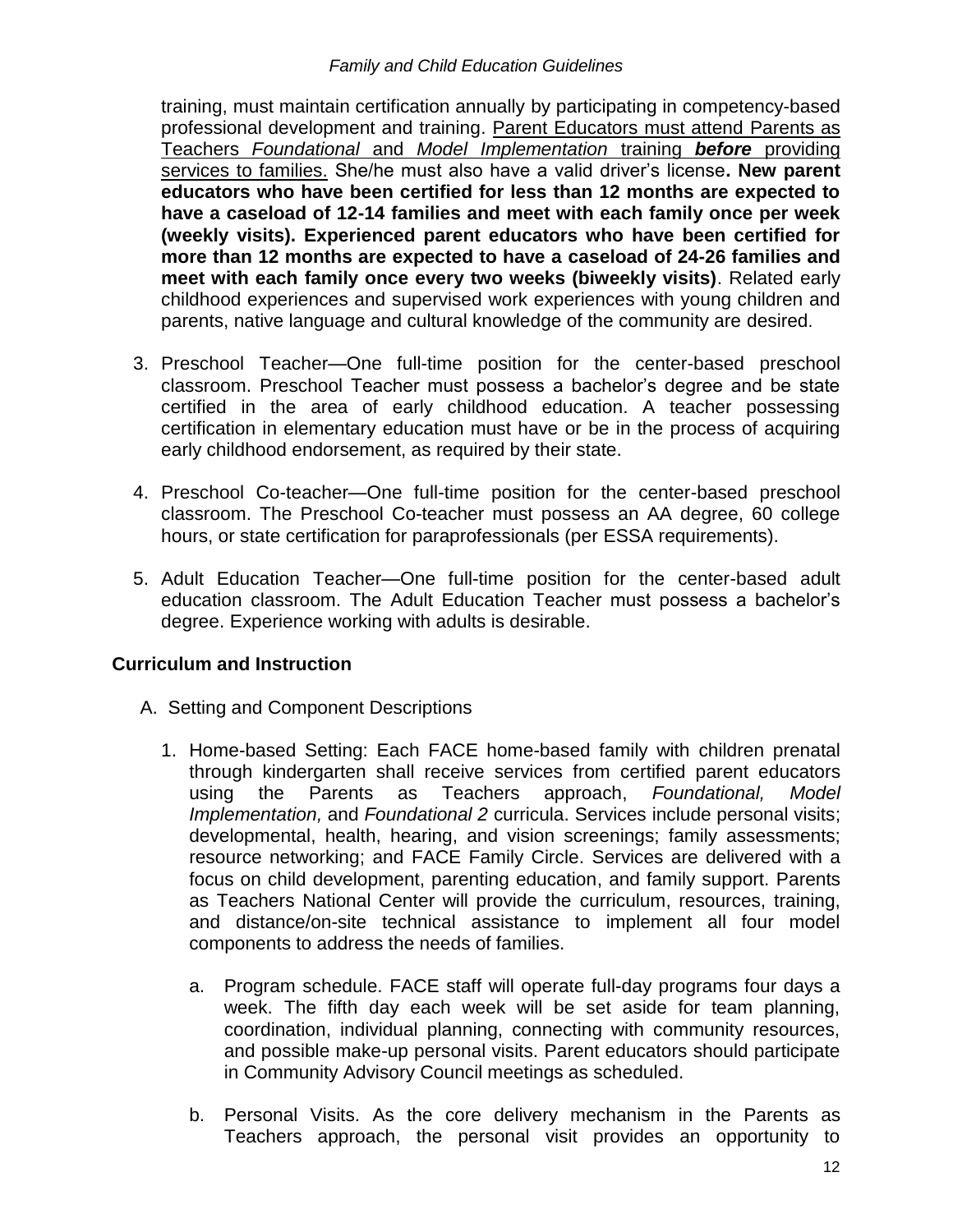individualize services by adapting each visit to meet the needs of parents and children within their family systems. Detailed personal visit plans from the Parents as Teachers *Foundational, Model Implementation*, and *Foundational 2* curricula will be used as the basis of each visit. Consistent across all personal visits is an emphasis on Parent-Child Interaction, Development-Centered Parenting, and Family Well-Being. The structure and process of the personal visit also includes an intentional *opening* and *closing.* The approach, personal visit goals, and personal visit elements come to life in the content of the *Foundational Plans* and *Planning Guide*. The parent educators share information and lead discussions around ageappropriate information about child development, milestones, parenting behaviors, protective factors, family well-being/support, etc. They also always include age-appropriate parent-child activities, book sharing, family goal setting and information, and resource referrals. The frequency of personal visits is weekly or bi-weekly, depending upon the needs of the family. Visits typically last 45 to 60 minutes. A multi-child visit can last 75- 90 minutes. Each visit requires an average total of approximately 2½ - 3 hours in order for parent educators to plan, study the information to be shared, gather materials, travel, conduct the visit, make follow-up contacts about resources/referrals as needed, and document the visit. Parent educators are required to provide at least 12 visits each week. New parent educators who have been certified for less than 12 months are expected to have a caseload of 12-14 families and meet with each family once per week (weekly visits). Experienced parent educators who have been certified for more than 12 months are expected to have a caseload of 24- 26 families and meet with each family once every two weeks (biweekly visits). There is some flexibility with the number of families assigned to a caseload for each parent educator. Determination is based on number of children per assigned families and other family characteristics; and must be documented and approved by Parents as Teachers.

- c. FACE Family Circles. At least once a month, parent educators will plan, lead and conduct a FACE Family Circle, primarily for home-based families with children prenatal through kindergarten. The FACE Family Circles usually take place at the school. If FACE Family Circles are offered to center-based families, the entire FACE team is involved in planning and conducting FACE Family Circles. The content will be centered on the three areas of emphasis: Parent-Child Interaction, Development-Centered Parenting, and Family Well-Being. In addition to providing parent education and family support, the purposes of the FACE Family Circle component include providing social support for the participating adults, increasing the connection between families and the school, and recruiting and transitioning families from home-based to center-based. Center-based families are often invited to attend, especially if the content is appropriate for families with preschool-aged children.
- d. Screening. Within 45 days of enrollment, each child enrolled in homebased FACE will receive health, hearing, vision and developmental screening every year from the parent educators. They will use the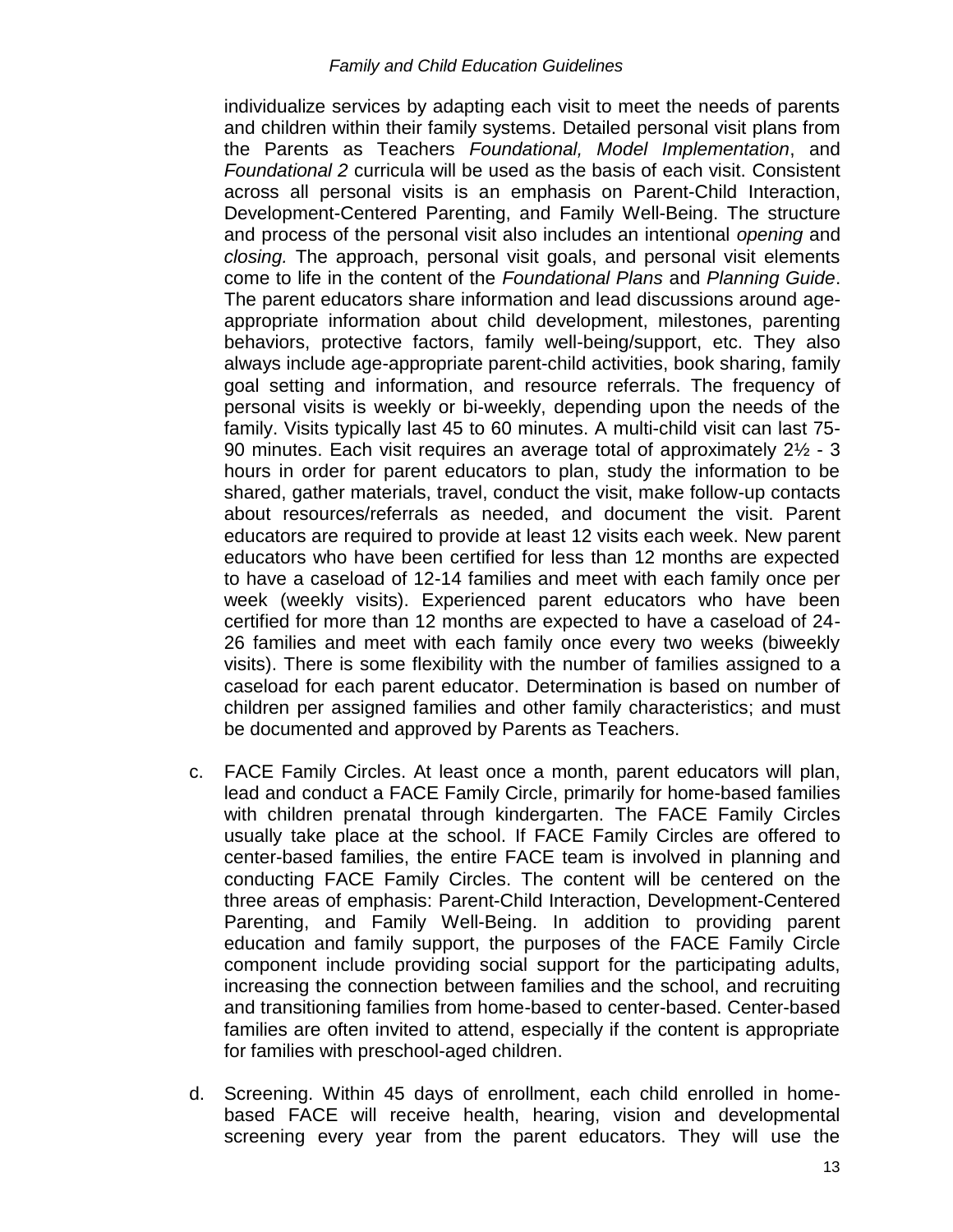following recommended tools: the Parents as Teachers Health Record (reviewed periodically throughout the year), Otoacoustic Emissions (OAEs) for hearing, vision functional assessment, and the Milestones forms. They will also use the Ages and Stages Questionnaire (ASQ-3) at least twice a year and the Ages and Stages Questionnaire: Social Emotional-2 (ASQ:SE-2) once a year. Parent educators will then share the results with parents and follow-up on any developmental concerns identified. Other tools will be utilized to document growth in goal setting, parenting behaviors/skills, etc. Parent educators should complete a PAT approved family-centered assessment, within 90 days of enrollment and every 6 months thereafter.

- e. Resource network. Parent educators will develop and annually update a local Community Resource Directory. They will connect families with necessary community resources, providing support and advocacy when appropriate. The parent educators will also participate in a local advisory council that supports FACE parents with their goals and needs and/or develop such a local advisory council.
- f. Transitioning. By the time a child is 2½ (30 months), a formal plan should be started for transitioning the family from home-based to center-based, to PAT FACE home-based 3 years through kindergarten (Foundational 2), to kindergarten, or to another early childhood program. The first-choice option for a home-based child is to transition to FACE center-based. Preference is given to full-time and part-time families with adult enrollment.

A written transition plan for each family will be developed by the family with the parent educator. Goals and next steps will be highlighted. This plan will be coordinated by the parent educators with support of the FACE staff to ensure smooth and positive transitions for families. Documentation will be kept on the appropriate forms. An *Effective Transitions in FACE* packet is available on *faceresources.org* to guide the team through transitions.

The transition plan for a student with special needs must include the family, the receiving FACE preschool teacher and the school district representative or school administrator.

g. Adult Education and support for home-based adults. The Adult Education Teacher will provide, upon written request, Adult Education services or materials/resources to parents who are receiving home-based services. This service will require coordination between the parent educator and adult education teacher. These services should not interrupt the four full days of center-based service delivery or the content for regularly scheduled personal visits.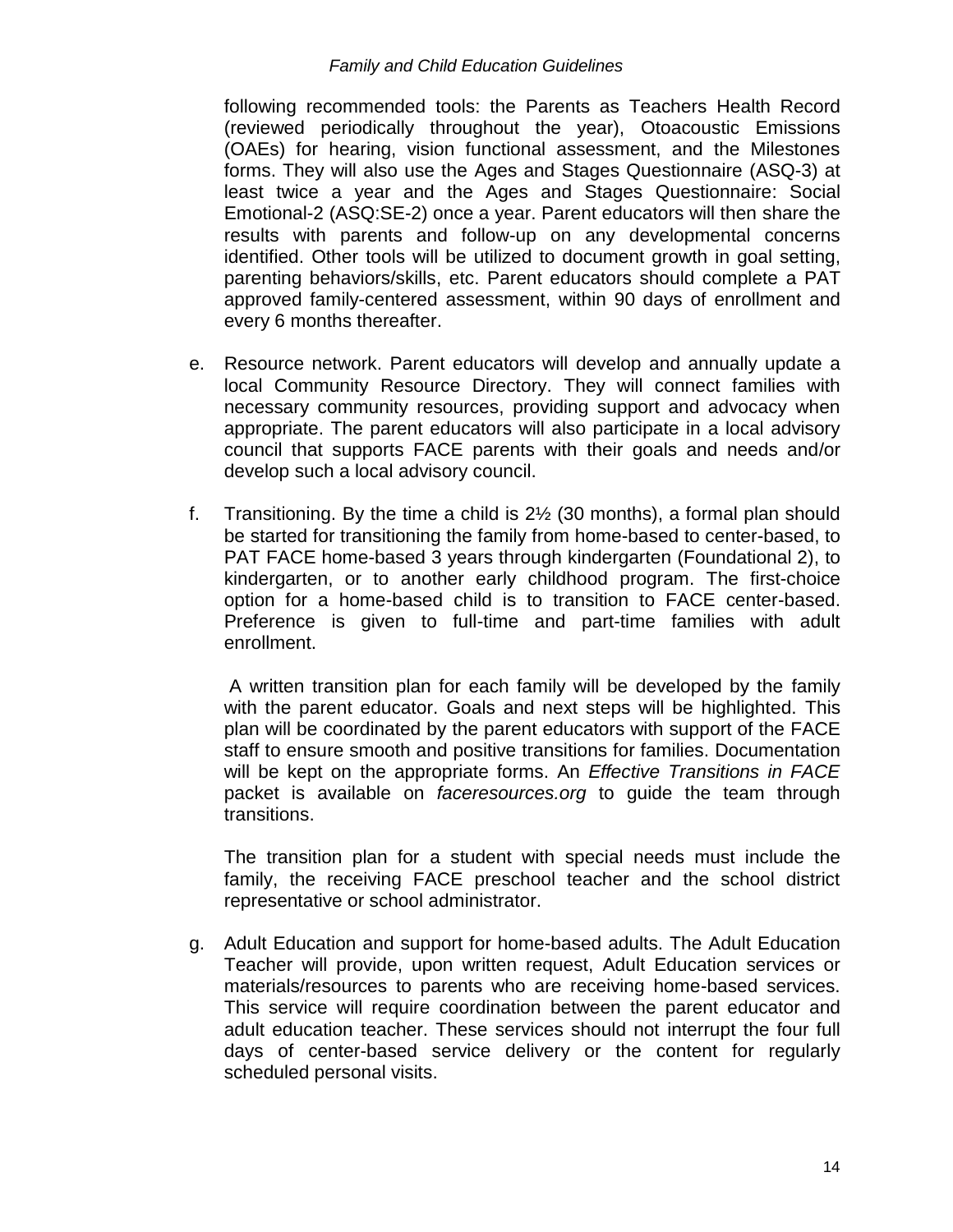- h. Memorandum of Understanding (MOU): Establish and maintain MOUs with state local education agencies, in providing early intervention and/or special education services, as needed.
- 2. Center-based Setting: The curriculum of each school/center-based setting shall reflect the language and culture of the community and include: Adult Education, Preschool Education, PACT Time and Parent Time. NCFL will provide the training and on-site technical assistance to implement all four components.
	- a. Program schedule. FACE staff will operate full-day programs four days a week. The fifth day each week will be set aside for team planning, coordination, and component integration.
	- b. Full-day services. Children in center-based must be enrolled for full-day services four days a week (minimum 3 hours per day) not including lunch.
	- c. Adult Education. Adults participate in a minimum of 2.5 hours per day of instruction designed to achieve their goals in areas including basic skills (reading, writing, mathematics, and technology), GED and high school completion, employability and workplace skills, entry into higher education, and college course completion. Adult enrollment include parents and adult family members with FACE children from preschool through third grade, home-based families, and adults from early childhood programs collaborating with the FACE program. Adult students may participate at the school or in off-site adult learning programs on a flexible schedule with support from the FACE adult education teacher. It is an allowable use of FACE funds to pay for testing.
	- d. Adult Participation Plan. A formal written plan for participation will be developed for adult family members with the goal of maximizing adult participation in PACT Time, Parent Time, and Adult Education. A minimum of 2 hours per week of Parent Time and PACT Time is required for all families participating in Center-based services.
	- e. Flex-time adults. FACE programs may enroll up to 25% of families with preschool-age children whose parents are not able to commit to full-time or part-time participation. The minimum expectation is that flex-time adults will actively participate in two hours of documented parent engagement activities (a combination of PACT Time and Parent Time) weekly. Programs are responsible for getting a firm commitment from flex-time adults. Programs are encouraged to establish their own requirements for flex-time adults that go beyond the minimum participation to ensure FACE families benefit from intensive services and meet the family goals of FACE.
	- f. Preschool Education. Children will participate in a **full-day** (minimum of 3 hours) educational program using the NCFL CIRCLES: *A Culturally Appropriate Preschool Curriculum for American Indian Children.* The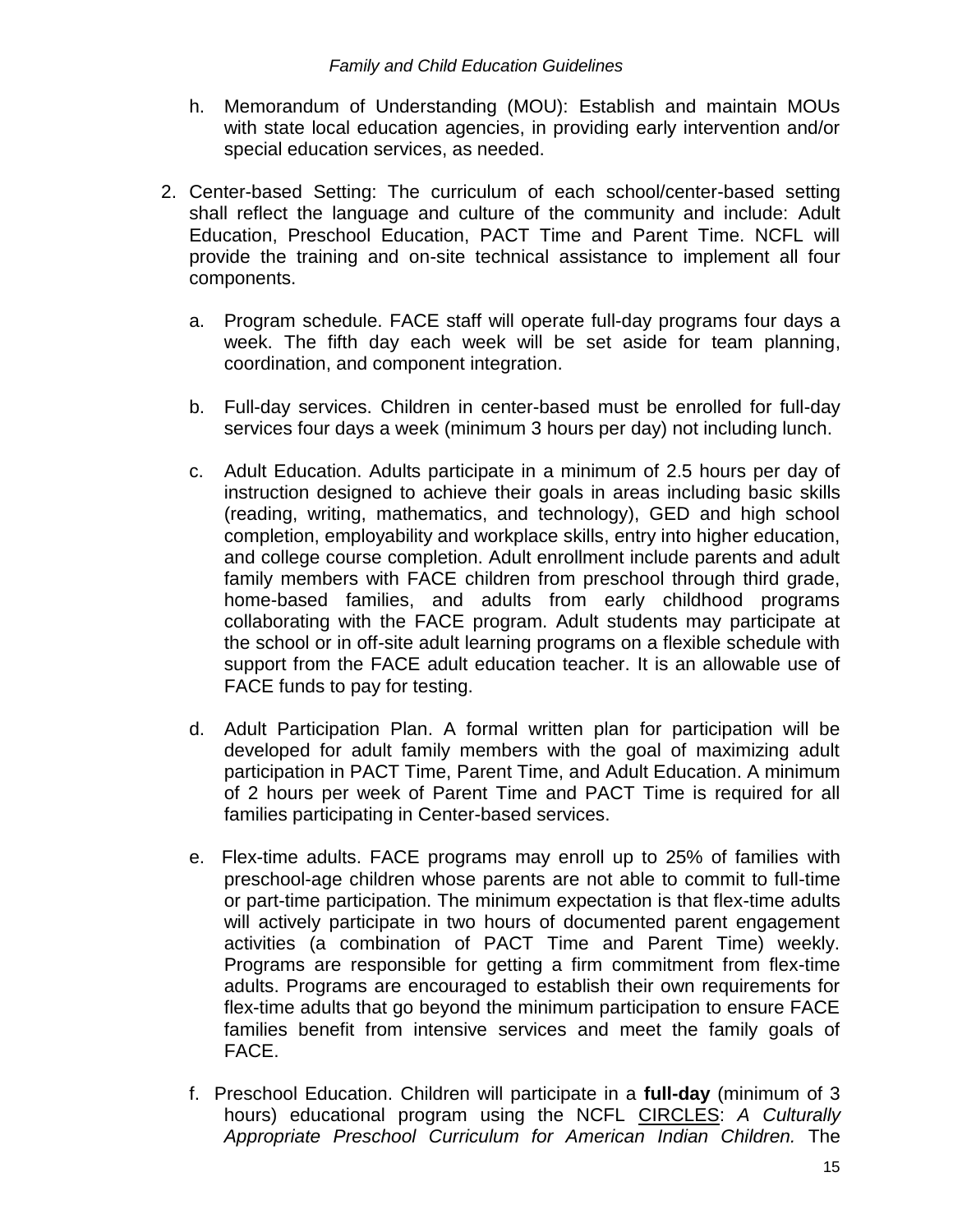instruction will be based on the BIE *Early Learning Program Guidelines and Preschool Standards*, with lesson plans reflecting this emphasis. Assessment using the *Work Sampling System*, the *Expressive One Word Picture Vocabulary Test, and the NWEA-CPAA* will be completed as specified by the BIE.

g. Transition for children. A formal written plan will be developed for transitioning children and their families: from home- to center-based, from center- to home-based, from center-based to kindergarten, and from center-based to other early childhood programs and/or other schools as appropriate. This will be coordinated by center- and home-based staff and kindergarten teachers and other school staff to ensure a smooth and effective transition. **The written plan must be completed for each child leaving the FACE program and include the child's current NASIS number. The plan must be written for children going to bureau funded schools or public schools.**

For a child with special needs transitioning to kindergarten, the plan must include the receiving school administrator, special education staff and related service providers.

- h. Screening. Each child enrolled in center-based will be screened annually, within 45 days of enrollment. Each child will be screened in overall health, development, dental, hearing, and vision. The preschool teacher and coteacher will work with the parents to complete the Ages and Stages Questionnaire (ASQ-3) within 45 days of enrollment. Results will be discussed with parents and referrals and follow-up will occur promptly.
- i. PACT Time®. PACT Time is offered daily on a consistent schedule in the preschool classroom. The PACT Time routine includes child preparation /planning, child choice, parent and child interaction, PACT Time Circle, transfer home, and adult planning /debriefing and lasts for one hour each day. All center-based staff is present and involved in the interactions and support of families during this scheduled time. Parents are also invited to participate in PACT Time in the preschool class throughout the children's daily schedule. FACE staff will provide opportunities for parents and children to participate in PACT Time at home and in the community, especially for those parents who are unable to participate in PACT Time in the school setting. Hours of PACT Time experiences will be documented for each family.
- j. Parent Time. Parent Time is offered on a consistent schedule in the adult education classroom for one hour each day. Parents discuss and explore parenting topics, issues relevant to the lives of American Indian families, ways to support their children's school readiness and success, and other topics or issues that help them reach their goals. Parent Time is organized by and often facilitated by the adult education teacher. The FACE preschool teacher and/or co-teacher facilitate Parent Time weekly with a focus on child development topics, particularly dialogic reading strategies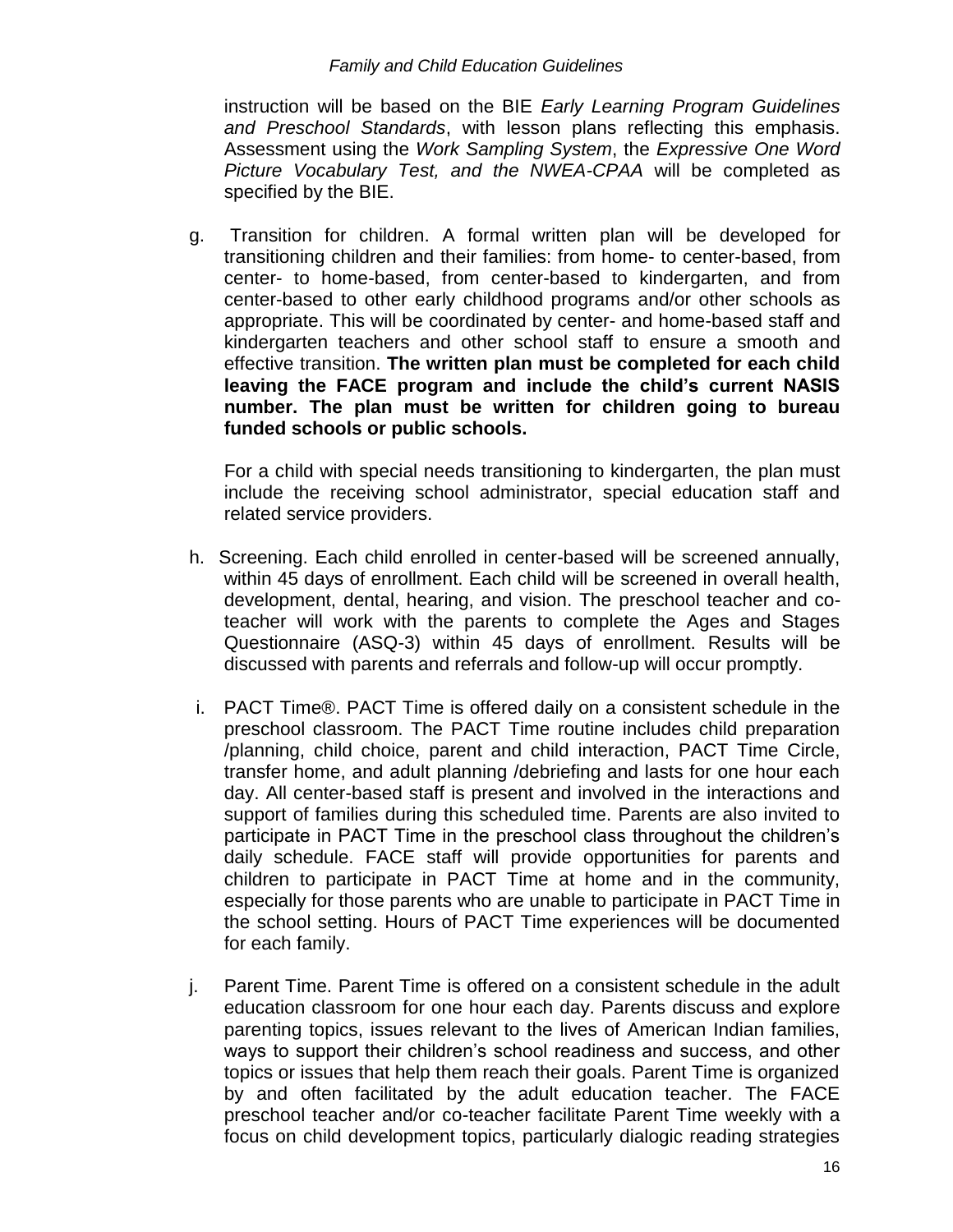and school readiness skill development. Parents who are not participating in adult education full time will participate in Parent Time sessions in the school, home and community. The adult education teacher follows up with parents who participate in these alternative Parent Time sessions to offer additional support and to document hours dedicated to Parent Time.

- k. Community resources. Center-based staff will link families to necessary community resources, and support and advocate when appropriate. Parent educators will serve as a valuable resource because of their knowledge of the resource network.
- l. Staff enrollment. Enrolling children of FACE program or school staff members in FACE is a low priority. In order to enroll in the program a parent or family member who is not employed with the school must agree to participate in the program, preferably at the full or part-time level. Children must also meet the program's eligibility requirements.
- 3. School Setting
	- a. Each kindergarten through 3<sup>rd</sup> grade classroom shall provide appropriate professional development in addressing the academic needs of the kindergarten through 3rd grade educational program.
	- b. Content. The content scope and sequence is defined by state standards and benchmarks.
	- c. Teacher/Child Interaction. Teachers support and extend children's learning through dialogue; teachers share control with children; teachers create a supportive social environment and encourage intrinsic motivation to learn.
	- d. Assessment. Children's academic progress will be documented.
	- e. K-3 PACT Time. Center-based is primarily designed for parents and their preschool children. However, the parent of an elementary student can participate in Adult Education and Parent Time in the FACE center-based adult classroom. They must also participate in PACT Time in the elementary classroom with the cooperation of their child's teacher and the support of the adult education teacher. This group of families cannot be the majority of families served because of the impact on the early childhood classroom enrollment.
	- f. PACT Time Support. The adult education teacher will be primarily responsible for guiding and supporting PACT Time. With the full support of the school principal, professional development on PACT Time will be provided to teachers by the FACE staff at least once per year.
	- g. The elementary teachers will work with the FACE staff to develop annual formal transition plans for children from FACE programs through grade 3.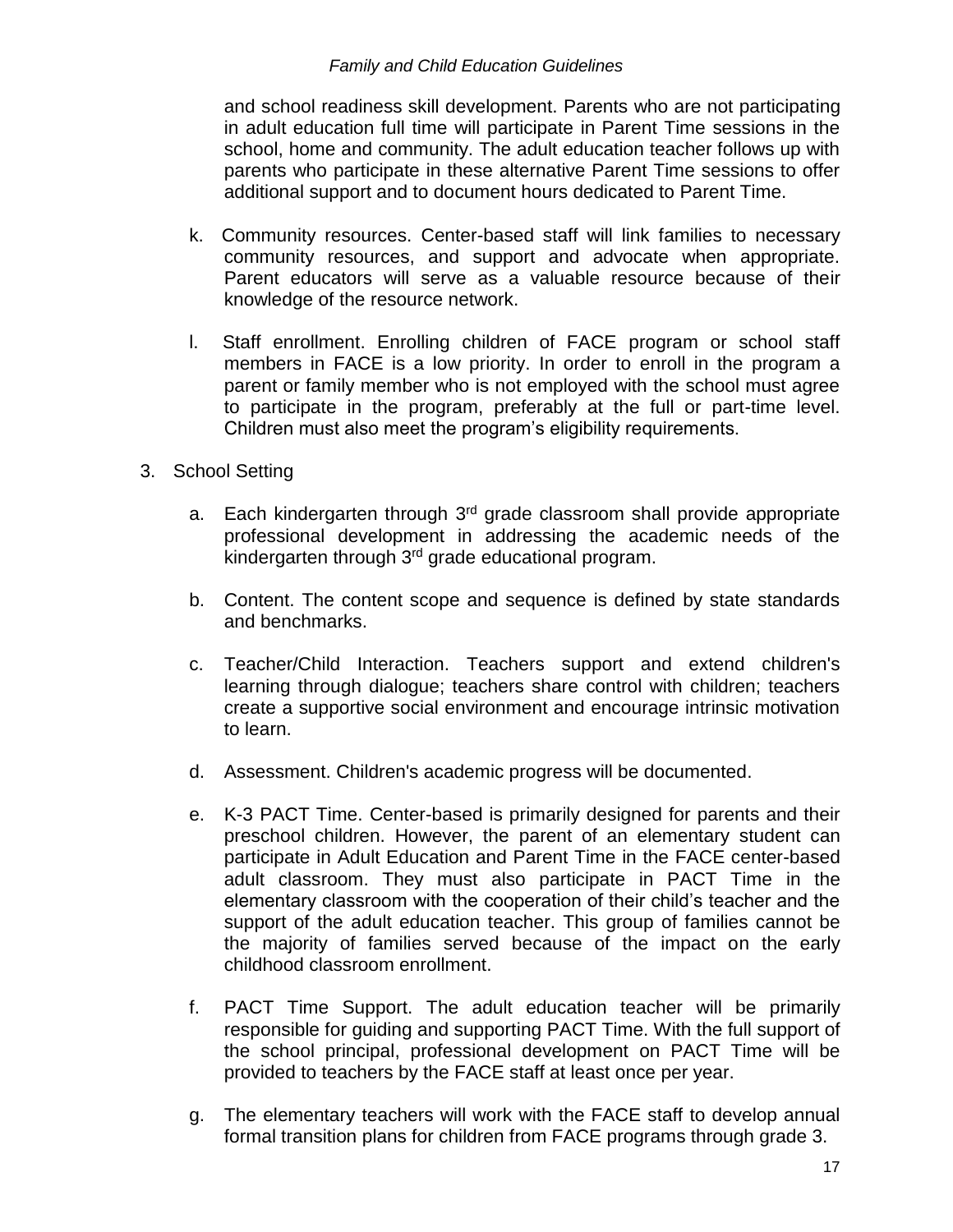- B. Overall Program Integration. The purpose of program integration is to build connections between all program components so families can receive seamless, effective and comprehensive services.
	- 1. Planning time (ideally one full day per week) includes the entire FACE staff (coordinator, parent educators, preschool teacher and co-teacher, adult education teacher in both team and individual work. The school principal and/or administrator should regularly be involved. In addition, regular Centerbased observations should be documented. The Home-based supervisor (Coordinator/Administrator) should annually participate with each Parent Educator in planning, implementing and follow-up documentation in Penelope.
	- 2. Team planning and integration. The weekly team meeting will include a written agenda, sign-in sheet, and minutes which will be distributed to each team member and kept on file. This full-team meeting should not exceed two hours unless the meeting involves a team building activity. The school principal/administrator's involvement is critical.
	- 3. Home- and center-based component meetings and individual planning. Time is allotted on planning days for these sub-teams to meet following the full-team meeting. Individual staff also will need time for job-related tasks; visiting community providers to promote FACE; and reflective practice and reflective supervision. Suggested agenda items include:
		- a. curriculum planning integrated and individual
		- b. reflective practice staff will participate in reflective practice during full team meetings monthly
		- c. development and purchasing of curriculum materials and resources
		- d. development of collaborations with community resources
		- e. follow-up on referrals
		- f. record-keeping and reporting (includes entries into data-base system)
		- g. recruiting and retention in the field
		- h. make-up personal visits
		- i. additional services to families (GED testing, medical appointments, Adult Education for home-based, etc.)
		- j. Incentives
		- k. Other pertinent tasks
	- 4. Suggested agenda items for the full-team meeting:
		- a. weekly updates
		- b. strengths and challenges
		- c. discussion and problem solving
		- d. referrals to resources and follow-up
		- e. record-keeping and reporting
		- f. recruitment, retention, and maintaining family engagement
		- g. level of participation of families
		- h. family feedback forms and surveys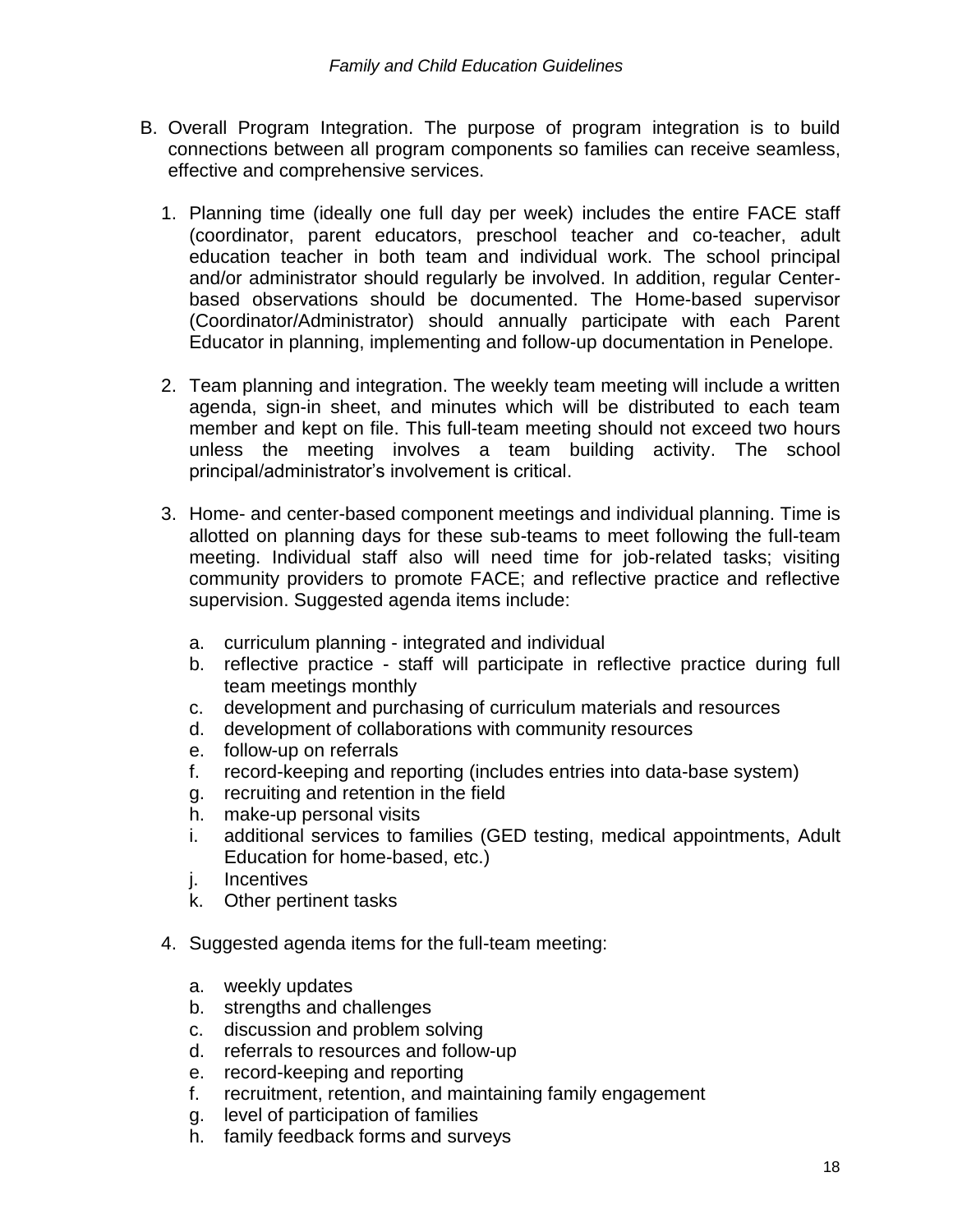- i. budget planning and quarterly budget status report
- j. FACE Family Circle planning
- k. integration of language and culture into components
- l. Imagination Library enrollment update
- m. building integration with the school, tribe and community
- n. advocacy and sustainability
- o. special activities and field trips
- p. transition planning
- q. NASIS, Penelope (home-based data management system)
- r. team building activities
- s. action plan review and revision
- t. FACE Implementation Standards
- u. preparation for and follow-up from technical assistance visits and reports
- v. Children's Progress Academic Assessment (CPAA)
- w. Native Star
- x. Incentives

## **Facilities**

- A. Compliance. FACE facilities shall comply with all Federal, State, Tribal and Bureau of Indian Affairs (BIA) health, safety and licensing codes. Staff will be responsible for daily safety checks and reporting of any concerns. Administration is responsible for follow-through with BIA Safety and Facilities.
- B. Indoor Facilities
	- 1. The FACE Program shall ensure that indoor FACE facilities are safe, comfortable and clean. Space, light, ventilation, heat and other physical arrangements shall be consistent with Federal, State and BIA health and safety codes for parent educator office space and for preschool and adult education classrooms.
	- 2. Any changes to FACE facilities must be approved by BIE prior to the change being made.
	- 3. Parent educator office space is adequate to contain desks; locking filing cabinets; secure accessible storage for weekly visit plan kits; and for materials such as toys, books, and supplies. Ideally, there will also be space to conduct private meetings and personal visits with families as needed. Office space should contain a minimum of 120 square feet per parent educator. Ideally there should be sufficient storage area for materials/resources for personal visits and FACE Family Circles.
	- 4. A minimum of 60 square feet of usable classroom space per child (15 children minimum) in the preschool classroom.
	- 5. Adequate classroom space for up to 15 Adult Learners.
- C. Staff Equipment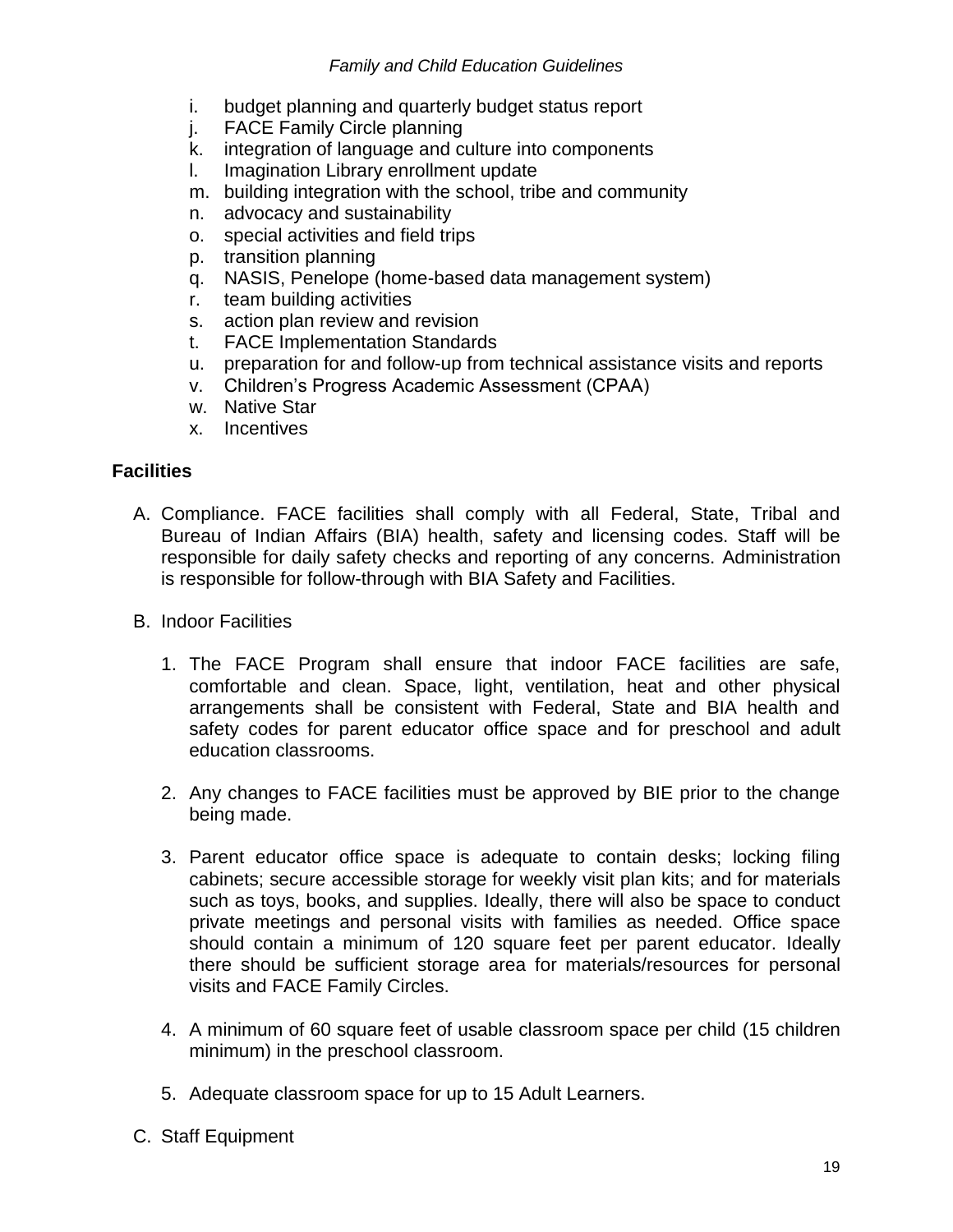- 1. Essential: desk phones with voicemail, Internet access, printers, computers, digital cameras, laptops for parent educators, and 2-way radios installed within each vehicle, and/or cell phones if radio installation is not possible.
- 2. Staff furniture (in good condition):
	- a. Essential: desks, tables, chairs, locking filing cabinets, book shelves, and secure storage cabinets.
	- b. Desirable: refrigerator, microwave, utensils/kitchenware, sewing machine.
- D. Outdoor Environment
	- 1. The FACE outdoor environment includes age-appropriate equipment that is handicapped accessible. A minimum of 75 square feet of fenced play space per child shall be designated as a play area for the 3- to 5-year-old children.

# **Health and Safety Standards**

#### **Health and Safety**

- A. Each FACE program shall provide a copy of the school health and safety policy to each staff member and parent.
- B. The FACE staff shall be trained in CPR and first aid according to school policy and procedures.
- C. The FACE program shall participate in the regularly scheduled school fire drills.
- D. The FACE program shall implement the BIA Suspected Child Abuse Neglect (SCAN) policy for reporting child abuse and neglect.
- E. The FACE program shall implement the BIA Federal background/security checks for staff and center-based adult participants. Center-based adults may visit for 5 days or less throughout the year without a background check.

25 CFR §63.14 All positions that allow an applicant, employee, volunteer regular contact with or control over Indian children are subject to a background investigation and determination of suitability for employment.

25 CFR §63.16 Indian tribes and tribal organizations may conduct their own background investigations, contract with private firms, or request the Office of Personnel Management (OPM) to conduct an investigation. The investigation should cover the past five years.

- F. The FACE classrooms and offices shall be kept safe and clean.
- G. Children and adults shall have access to safe drinking water.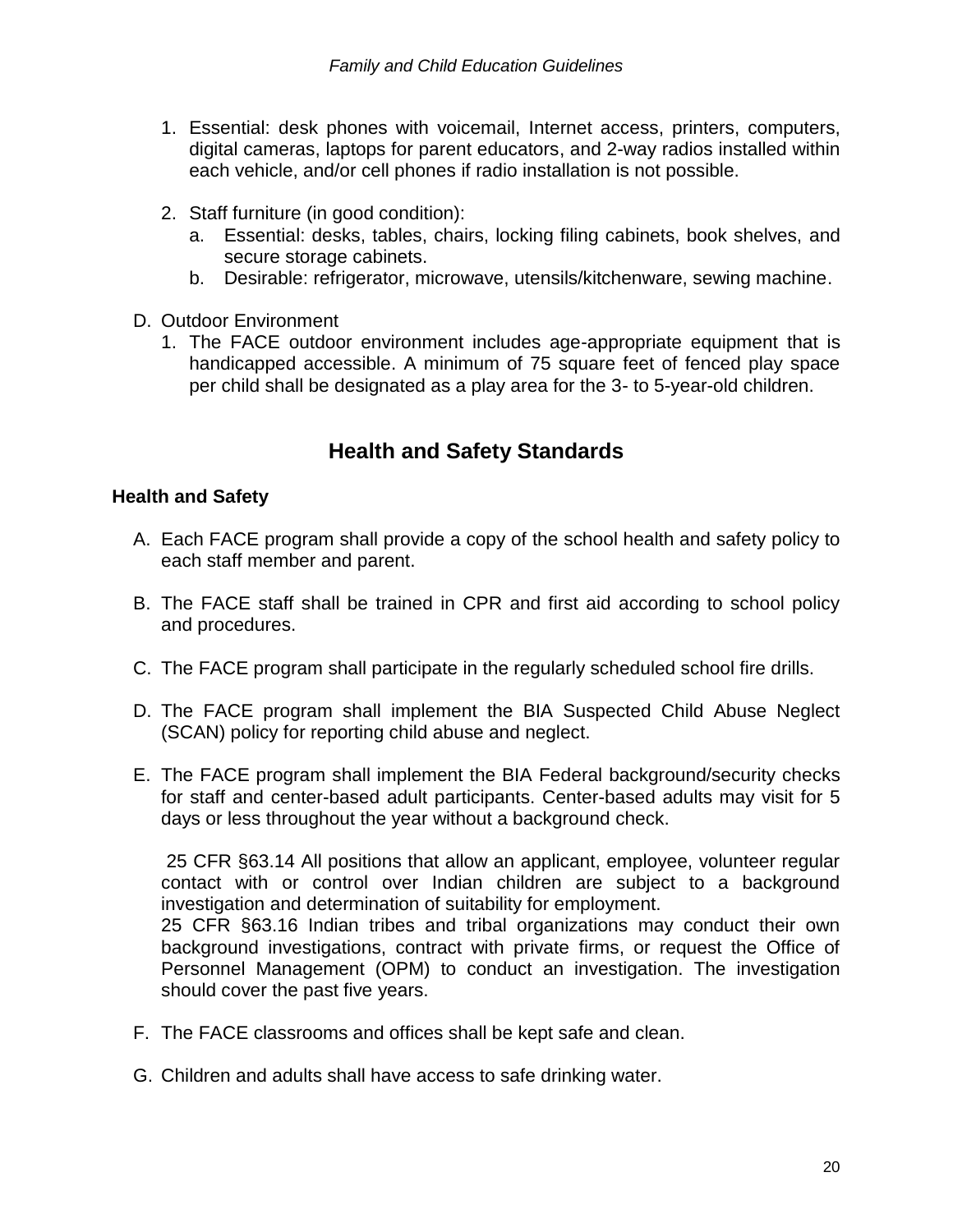## **Medical**

- A. Prior to enrollment, center-based children shall be required to have evidence of a complete physical examination, which was conducted within the last 12 months.
- B. Upon enrollment for center-based and home-based, the parent will provide documentation that their child's immunizations are up-to-date and consistent with state requirements. This document will be updated annually and kept in the confidential family or child file.
- C. Administration of medication. Staff shall follow school policies and procedures.

#### **Personal Hygiene**

- A. Children and adults shall have regular access to appropriate bathroom facilities. Hand washing and teeth brushing will be part of the daily routine.
- B. The FACE center-based staff will ask parents to send and/or bring extra clothing to school for a child to change into if clothing gets wet or soiled. There should be a clean and private space for a child who needs to change clothes.

#### **Food and Food Preparation**

- A. Meals and/or snacks for children and adults are planned to meet the participant's nutritional requirements as recommended by the Child Care Food Program of the U.S. Department of Agriculture. Meals provided will be determined based on the length of the program day.
- B. Both children and adults qualify for free and reduced meal reimbursement, as students of the school. A separate USDA Free and Reduced Meal Reimbursement form must be submitted to school food services for each child and adult student.
- C. Breakfast, lunch and snacks will be provided daily to adults and children participating in the FACE program.
- D. Reasonable food purchases are allowable expenses for FACE Family Circles and special FACE events.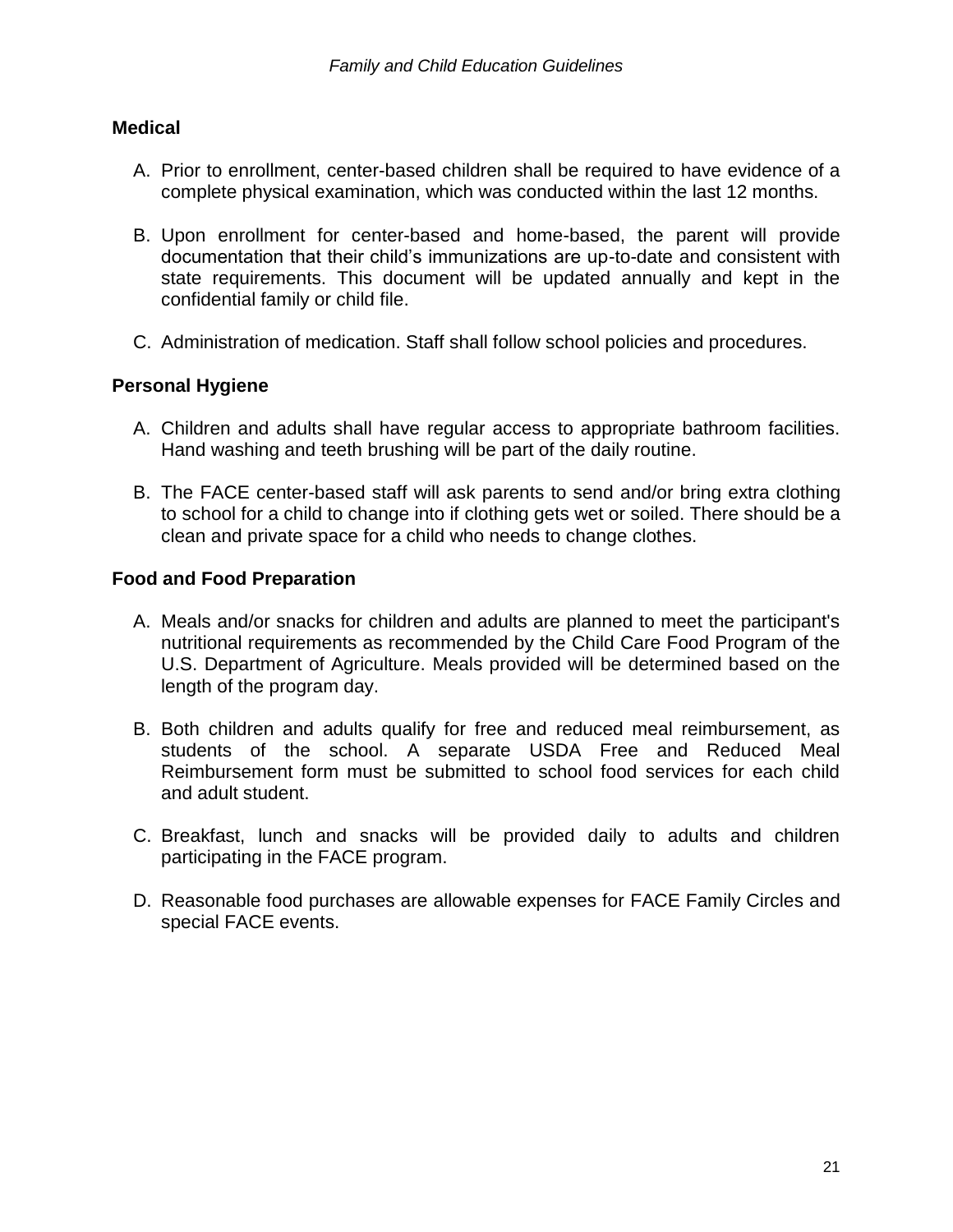# **Transportation**

## **Attendance Areas**

Every FACE Program shall recruit and serve families residing within the school boundaries established for student enrollment in grades Kindergarten through Grade 3. This is considered to be within a reasonable bus ride from families' home to the schoolbased FACE Program.

## **Child Supervision**

- A. Each child can be accompanied by his/her parent or adult family member enrolled in the on-site Adult Education class when being transported to FACE on the school bus.
- B. When children are entering or leaving the vehicle, the following safety precautions shall be taken:
	- 1. The accompanying staff member, parent, volunteer, or the driver shall ensure that a parent or other responsible person designated by the parent receives the child when leaving the vehicle or the FACE center-based program.
	- 2. Children shall enter and leave the vehicle from the curbside unless the vehicle is in a protected area or driveway. A staff member shall closely supervise children entering and leaving the vehicle at all times.
	- 3. Children shall not be left unattended in a vehicle.

# **Vehicles and Operators**

- A. The FACE Program shall have on file for each vehicle used in the program verification of the following:
	- 1. Annual vehicle inspection
	- 2. Vehicle insurance
	- 3. Evidence of compliance by drivers with all BIA, tribal and state requirements, including a copy of each driver's driving record and license number.
- B. Vehicles used by the program for the transportation of children and adults shall meet existing federal and state motor vehicle codes and safety equipment requirements.
- C. Drivers shall be certified to meet state licensing requirements. School bus operators and operators of vehicles for the transportation of children and adults are required to be licensed under the Commercial Driver's License Program operated by all states. This license must be endorsed appropriately.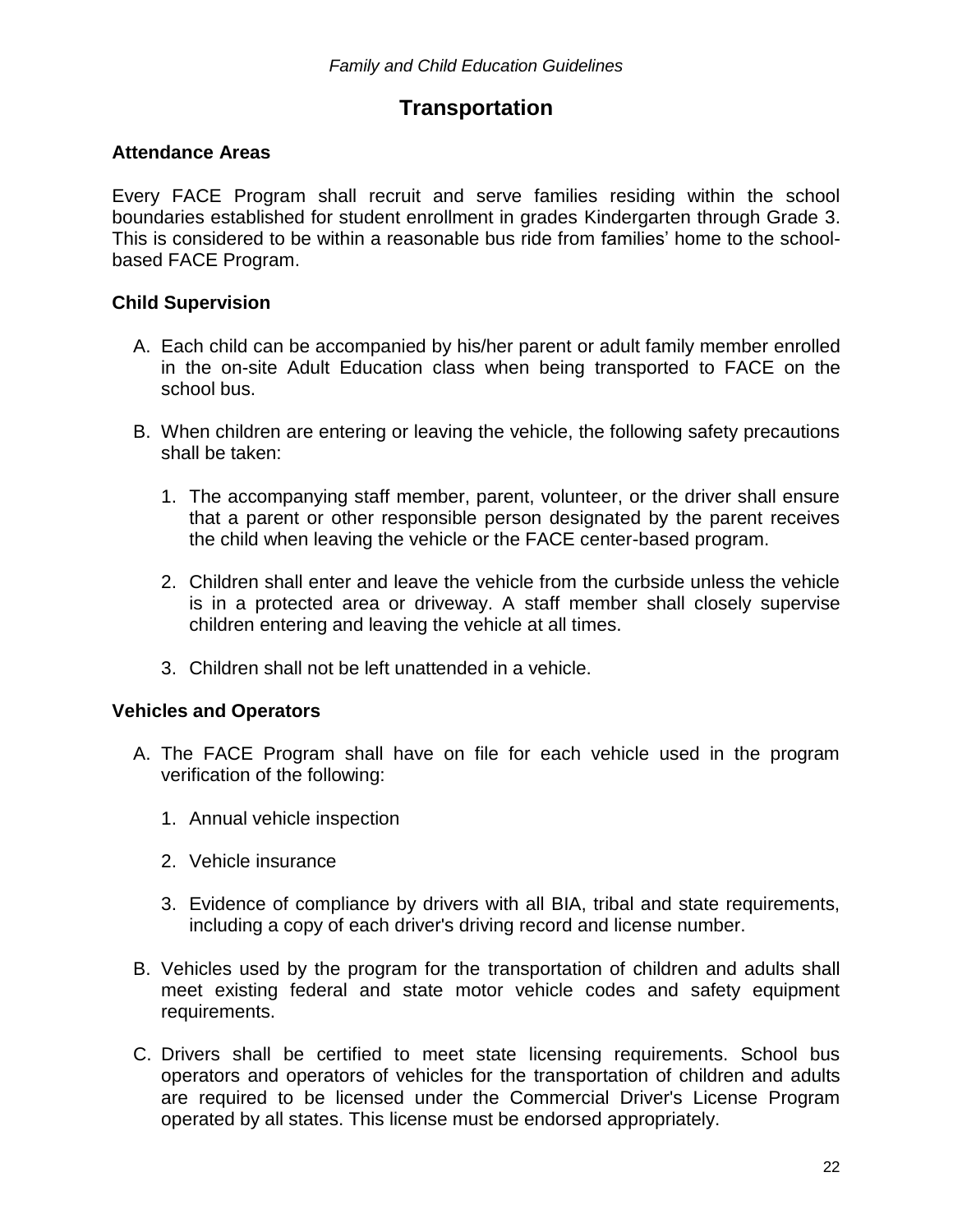- D. All staff members who are required to operate/drive a school vehicle in performance of their FACE job responsibilities must comply with the requirements specified in the Code of Federal Regulations, 5 CFR 930, and the Department of the Interior's Motor Vehicle Safety Policy, 485 DM16 (the form required is the GSA Form 3607, Motor Vehicle Operator's License and Driving Record).
- E. Any transportation of FACE families in staff member's personal vehicles is discouraged as outlined in the school's policies and procedures.

#### **Parent Educator Transportation**

- A. Schools are to lease or otherwise provide a reliable vehicle for *each* parent educator to use for delivering personal visits.
- B. Each parent educator must have easy access to an assigned vehicle for all individual family-focused, scheduled personal visits.
- C. For safety reasons, a two-way radio or cell phone should be provided for parent educators to address emergencies when out in the field.
- D. Parent educators must follow school policies and procedures regarding the transport of a family.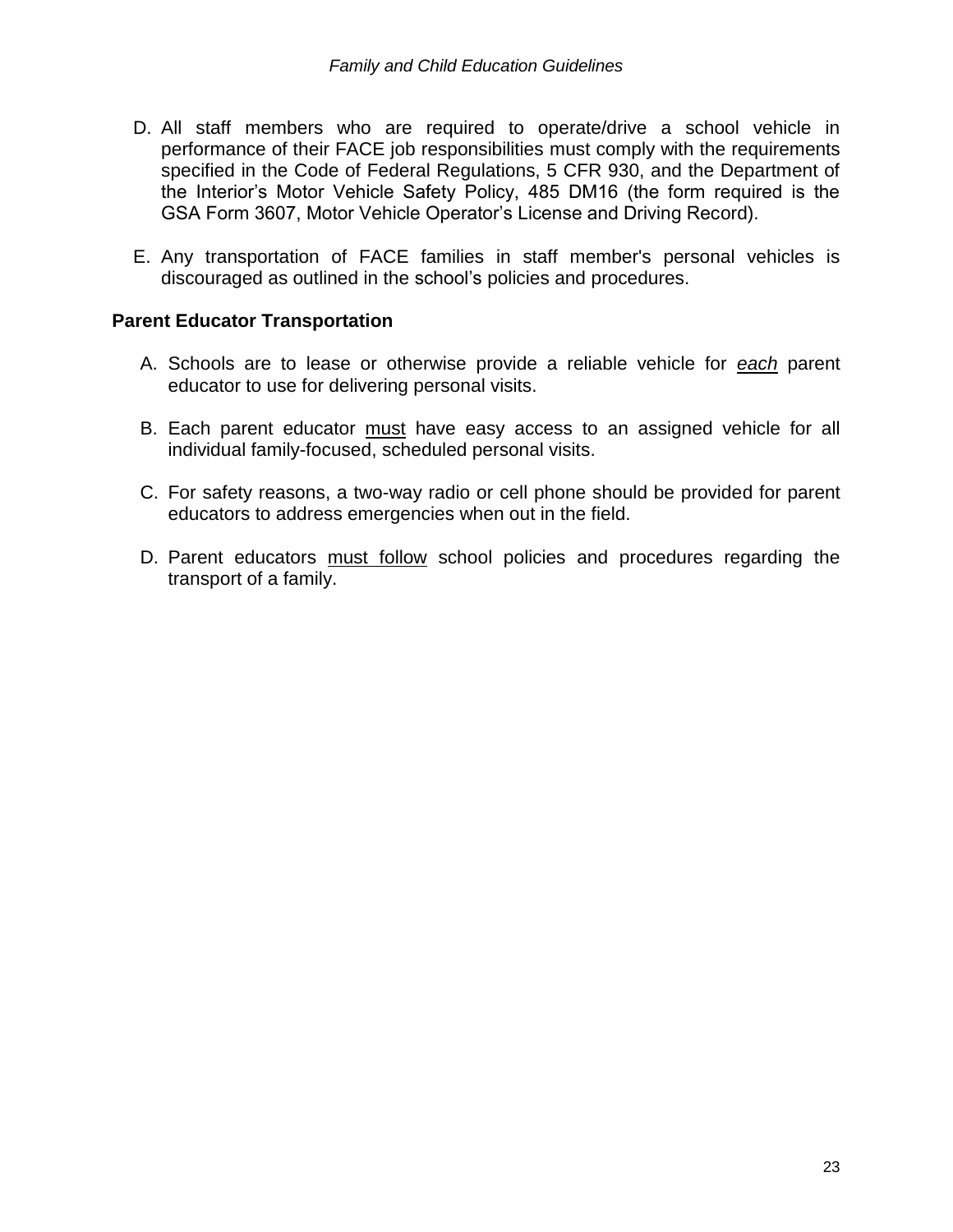# **APPENDIX A**

**Definition of Terms Used in FACE Guidelines**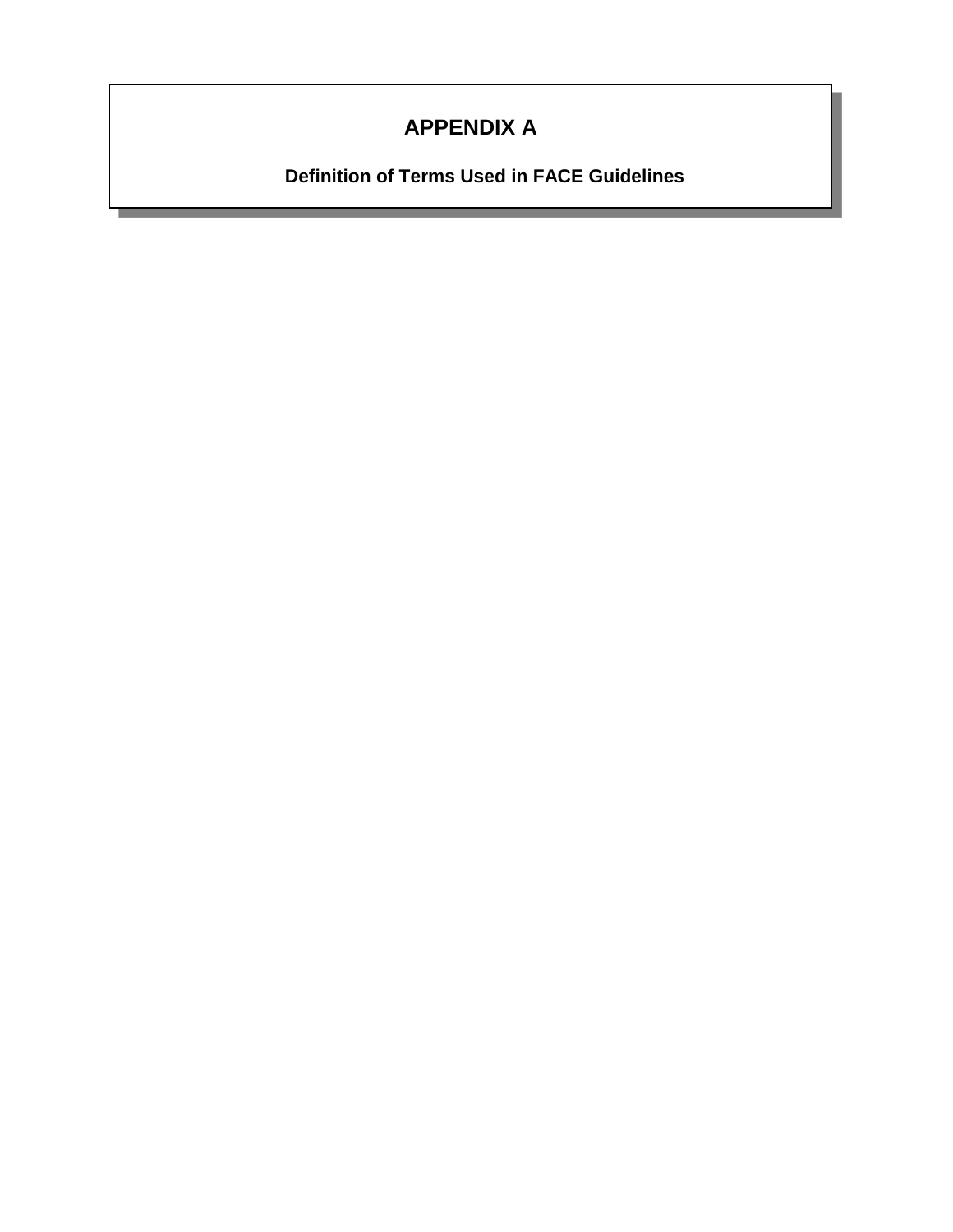The following definitions apply:

*Actively participate* – Home-based**:** participating in all components - 75% of scheduled personal visits and 75% of the offered Family Circles, screenings, etc.; Center-based: full-day attendance 75% of service days

*Adult Education* – Services or instruction provided to address the personal, academic, and/or career goals of the parent.

*Adult family members* – Any qualifying adult of a family enrolled and participating in services.

*Ages and Stages Questionnaire Third Edition (ASQ-3) –* A developmental screening tool used by trained center-based and home-based staff: twice a year for home-based children and once a year for center-based children.

*Ages and Stages Questionnaire: Social-Emotional Second Edition (ASQ:SE-2)* – Used by trained parent educators to help parents assess social-emotional behaviors of home-based and center-based children.

*American Indian Student* – A student who is an enrolled member of or is at least a ¼ degree American Indian Blood descendent of a member of a federally recognized American Indian tribe that is eligible for special programs and services provided by the BIA to American Indians because of their status as American Indians and resides within the attendance area of a BIE-funded school.

*American Indian Tribe*– American Indian tribe, band, nation, or other organized group or community, including any Alaska Native village or regional village corporation as defined in or established pursuant to the Alaska Native Claims Settlement Act (85 Stat. 688), that is recognized as eligible for the special programs and services provided by the United States to American Indians and Alaska Natives because of their status as American Indians.

*BIA* – Bureau of Indian Affairs

*BIE* – Bureau of Indian Education

*Center-based* – Services provided to children and parents at a BIE-funded school.

*Children's Progress Academic Assessment* (CPAA) – Computer adaptive skills assessment. Early literacy and math skills are assessed. Recommended use is two times per year during Winter and Spring testing windows for 4 year olds.

*Satisfactory Status –* FACE sites that have challenges meeting one or more of the Assurances, or implementing program components, will be placed on Satisfactory Status and will receive notification from BIE FACE Director. (See Appendix C)

*Early Childhood Education* – comprehensive educational activities for children ages prenatal through age 8/or third grade.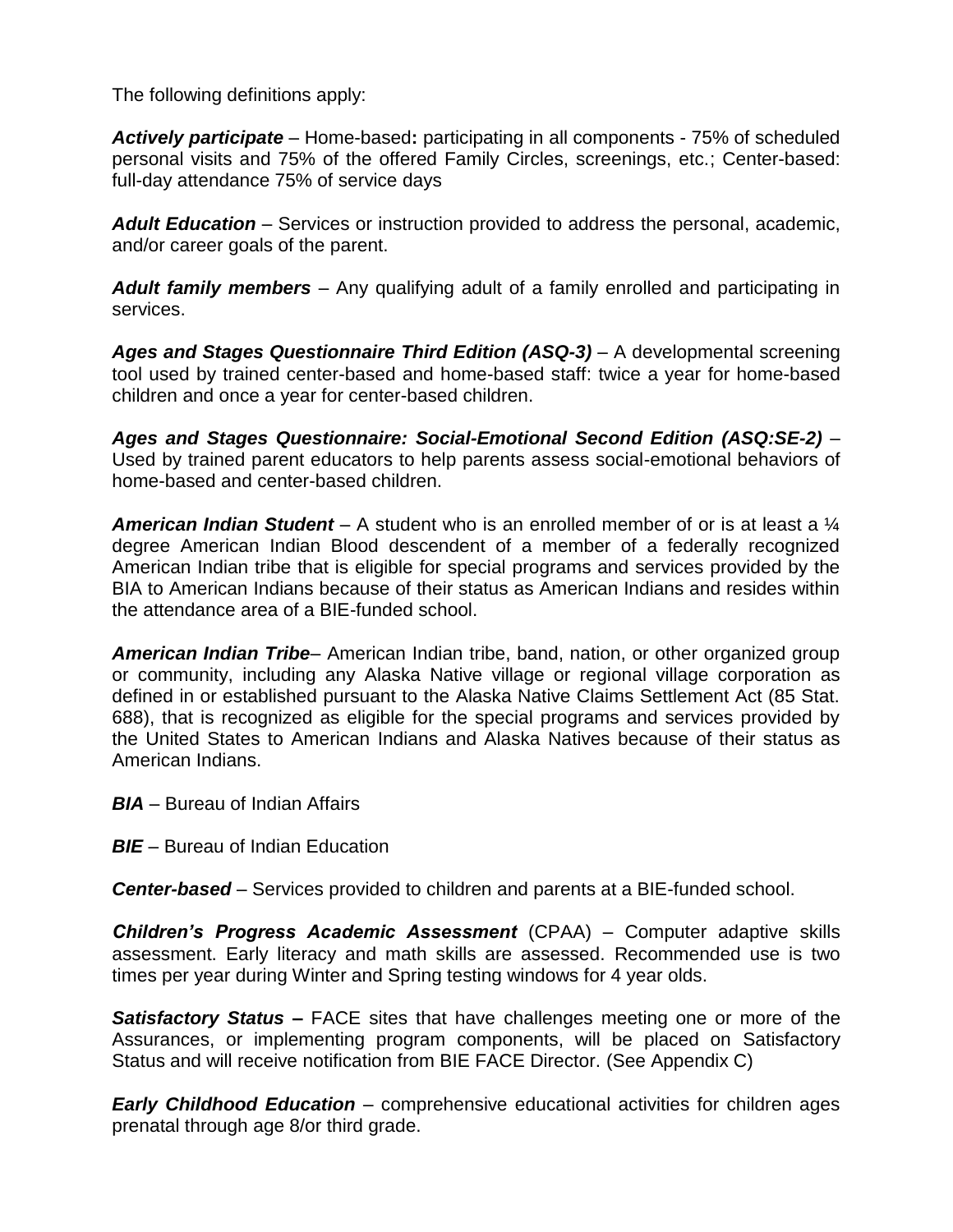**ESSA (Every Student Succeeds Act)** - Signed into law on December 10, 2015, ESSA reauthorized the 50-year old Elementary and Secondary Education Act.

*Family and Child Education (FACE) Program* – A Family and Child Education program which is an American Indian model for school reform serving prenatal through age 8 and their parents/primary caretakers in three settings – home, school, and community.

*FACE Coordinator* – The individual designated by the school to have primary responsibility for the day-to-day operation of the FACE Program.

*FACE Family Circle* – Planned monthly informational family meetings lead and conducted by parent educators primarily for home-based families centered on supporting parental roles in Development-Centered Parenting, Parent-Child Interaction, and Family Well-Being. Note: At most schools, FACE center-based families also participate in the meetings.

*FERPA* – The Family Education Rights and Privacy Act is a federal law that protects the privacy of student education records.

*Full Day* – A full day in center-based FACE includes each of the four components: Adult Education, Preschool Education, PACT Time, and Parent Time.

*High Performance* – Programs with a full team or recruiting staff. Documentation will be provided to BIE FACE Director. Programs serving as a desirable FACE model and are meeting the Assurances and FACE Implementation Standards at a high level. (See Appendix C)

*Home-based* – Services provided in the home and FACE school of FACE enrolled families.

**Life Skills Progression** – Parents as Teachers program affiliates are required to utilize a family-centered assessment per Parents as Teachers Essential Requirements. The Life Skills Progression was chosen for use in FACE programs by parent educators to gather information about broader contextual factors that influence family and child wellbeing, including community and social factors.

*NASIS* – Native American Student Information System.

*Native Star – A web-based system implemented by the BIE, state education agencies,* and districts to inform, coach, sustain, track, and report school improvement activities.

*NCFL* – National Center for Families Learning, the organization that provides the training, resources and technical assistance for center-based FACE.

*NCFL CIRCLES: A Culturally Appropriate Preschool Curriculum for American Indian Children -* based on active learning, research-based early learning program guidelines, and preschool standards.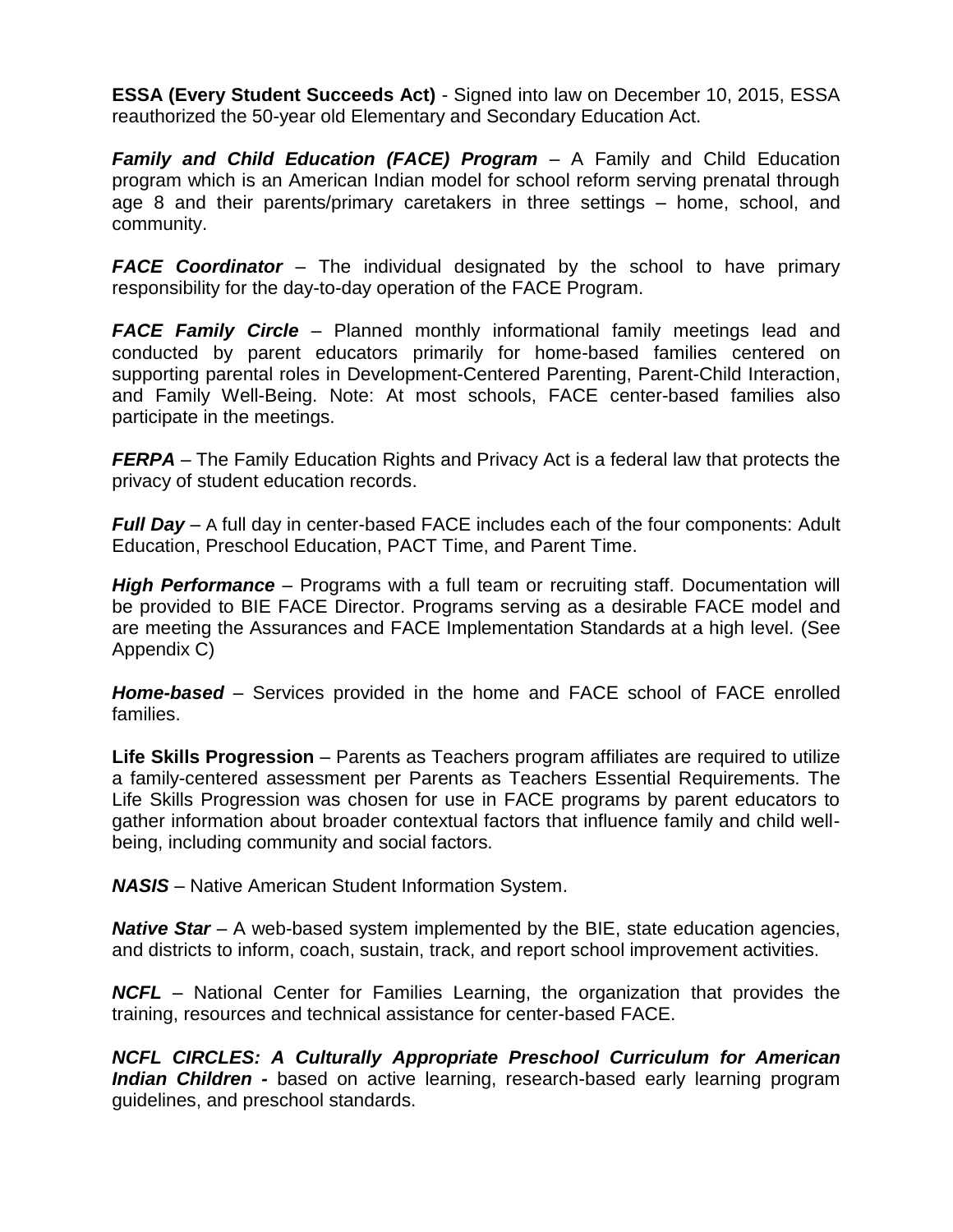**PATNC** – Parents as Teachers National Center; the organization that provides the curriculum, resources, training, and technical assistance for home-based FACE.

*Parent(s)* – Parent, guardian, foster parent, caregiver or person acting as a parent of a child, (such as an extended family member with whom a child lives or someone who has direct influence and/or responsibility for the child).

**Parent and Child Together (PACT) Time<sup>®</sup>** – PACT Time is a specified time when parents interact with their child in the child's classroom, at home, or in the community.

**Parent Engagement** – Parents and adult family members participate in parent engagement activities that include PACT Time and Parent Time.

**Parent Time** – A specified time when parents explore parenting issues and other concerns related to being a parent – including child development and helping their child learn.

*Penelope* – A web-based data management system used to document recordkeeping forms and centralize data entry for home-based services. Data is inputted by parent educators.

*Personal visits* – Trained and certified parent educators make visits in the homes of families to share age-appropriate child development information with parents, help them learn to observe their own child, address their parenting concerns, and engage the family in activities that provide meaningful parent/child interaction. Drawing upon PAT's research-based curriculum, parent educators present age-appropriate lessons in a userfriendly, nonjudgmental and culturally competent format. Additional resources complement the PAT curriculum, including books and handouts.

**Preschool Education**- Comprehensive education for children age 3 to kindergarten entry. The NCFL CIRCLE: A Culturally Appropriate Preschool Curriculum for American Indian Children is used to guide instruction.

**Probation-** A program is granted probationary status when BIE has determined that the program is out of compliance with Assurances, Standards and the quality of the program is at risk. Probationary status may also be granted when the program fails to address status concerns in a timely manner, full FACE team is not hired and functioning, etc. In all cases, probation means that the FACE program is in jeopardy and that if the identified problems are not corrected in a timely manner funding for the program will be withdrawn.

The program will receive notification from BIE FACE Director. (See Appendix C).

*Resource Network* – *P*arent educators are knowledgeable about community resources, linking families with them when necessary. Also includes parent educators participating on a community advisory council monthly and advocating for families.

*School Classroom Services –* Elementary classroom instruction beginning in Kindergarten through Grade 3.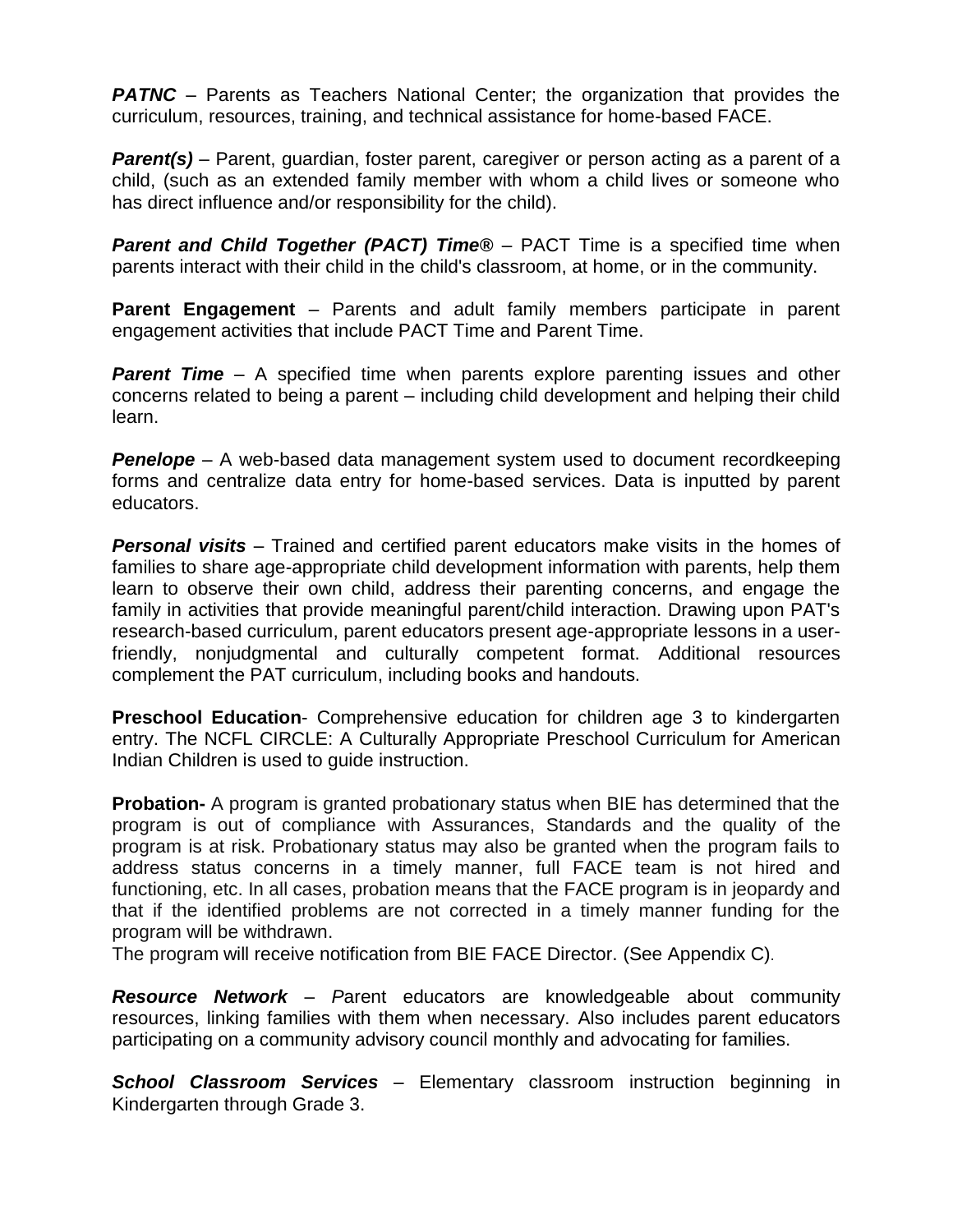*Screening –* Informal health, hearing, vision, dental, and developmental family centered, assessments that offers a quick, easy way to observe how a child is growing and build upon those skills. Delays in development can be identified early and early intervention accessed. Family-centered assessment measures healthy well-being and parent-child life skills outcomes. Home-based tools include: Parents as Teachers *Health Record*, *Milestones,* Otoacoustic Emissions (OAEs), *ASQ-3* (twice a year); *ASQ:SE-2* annually, family-centered assessment.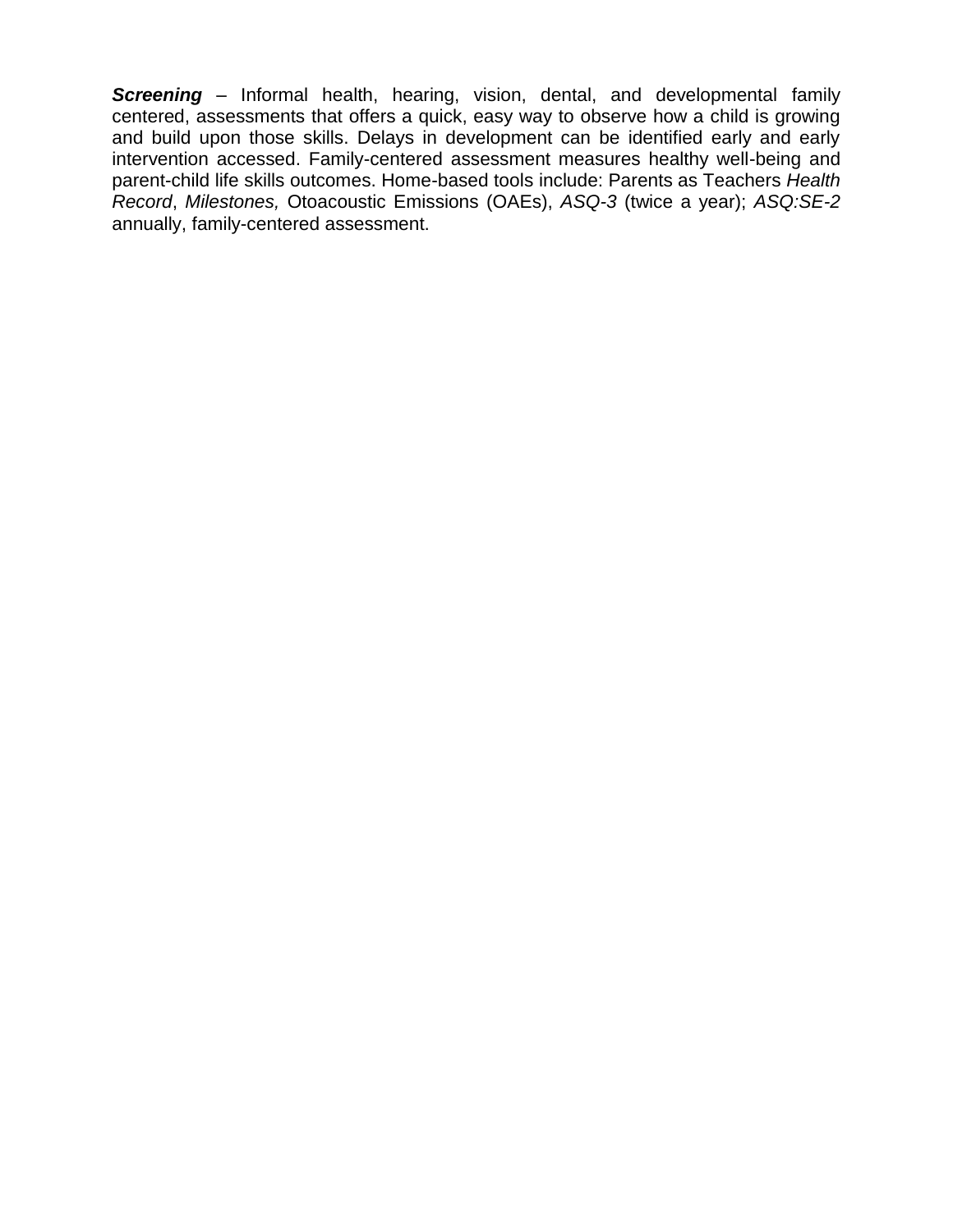# **APPENDIX B**

**FACE Assurances**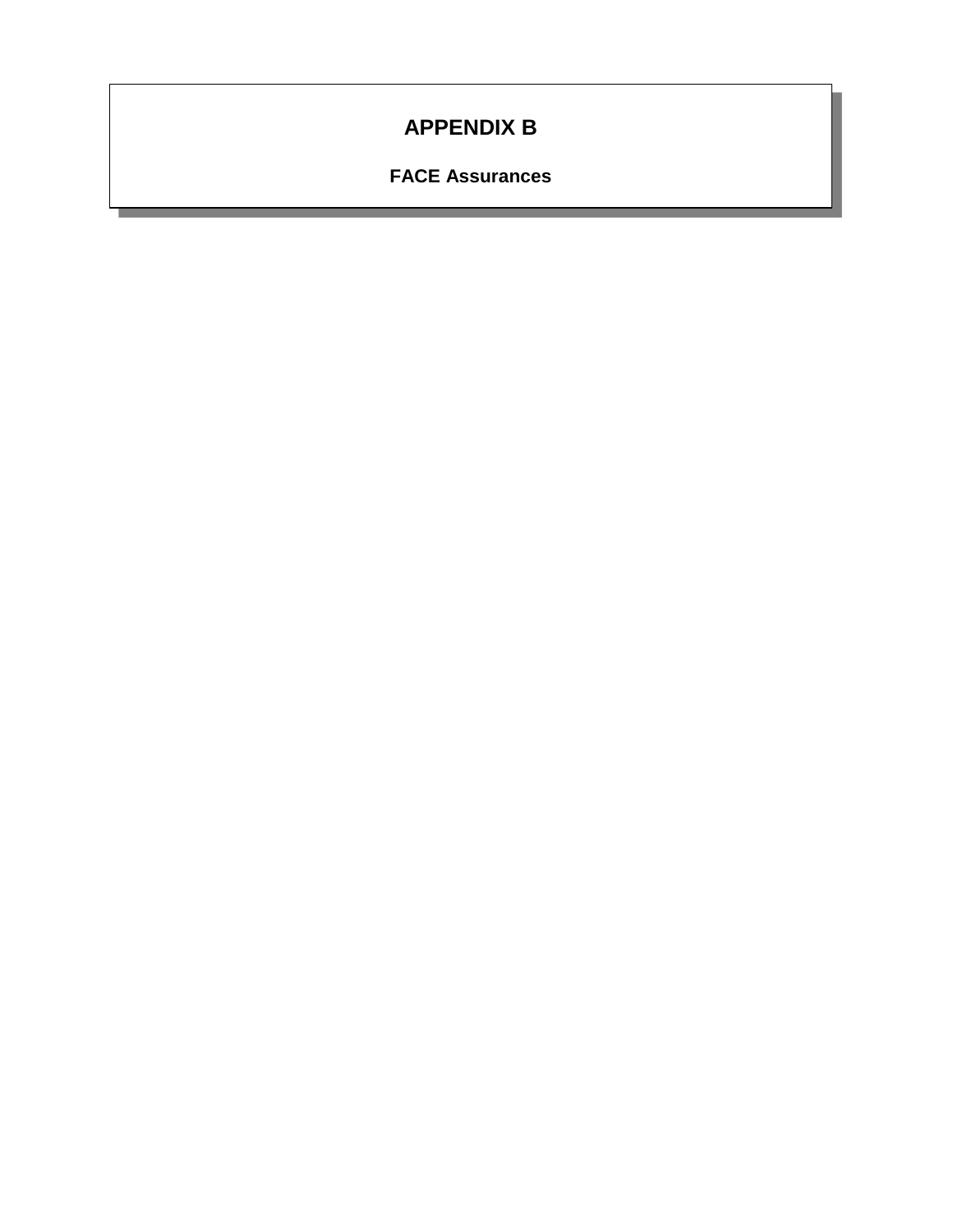All FACE programs must include the following assurances which are to be signed by the school Principal, School Board President, Education Line Officer, and submitted annually with the Family & Child Education Program Plan and budget.

- 1. The school will ensure that native language and culture are incorporated, celebrated, and reflected in the FACE program.
- 2. The school administration and School Board is committed to implementation of the FACE School Reform model.
- 3. The school has read, understands, and will follow the policies established by the Bureau of Indian Education on implementation of the FACE program addressing the different program status and the ramifications of each status: High Performance, Concern Status, and Probation.
- 4. The school will ensure that FACE is fully staffed with staff members who are fully state certified and qualified for the positions that they hold in meeting the requirements of Every Student Succeeds Act of 2015, P.L. 114-95.
- 5. The school will ensure enforcement of the BIA Federal background check requirements for staff and center-based adult participants. A local or tribal background check may also be used in addition to the BIA Federal background check.

25 CFR §63.14 All positions that allow an applicant, employee, volunteer regular contact with or control over Indian children are subject to a background investigation and determination of suitability for employment.

25 CFR §63.16 Indian tribes and tribal organizations may conduct their own background investigations, contract with private firms, or request the Office of Personnel Management (OPM) to conduct an investigation. The investigation should cover the past five years.

- 6. The school will ensure attendance at all required FACE trainings for FACE staff and Principal/Administrator trainings provided and scheduled by BIE.
- 7. The school will ensure that full FACE enrollment is established and maintained in home-based and center-based. New parent educators are expected to have a caseload of 12-14 families and conduct weekly visits with families. Experienced parent educators are expected to have a caseload of 24-26 families and conduct biweekly visits. Center-based will maintain an enrollment of 15 – 20 children.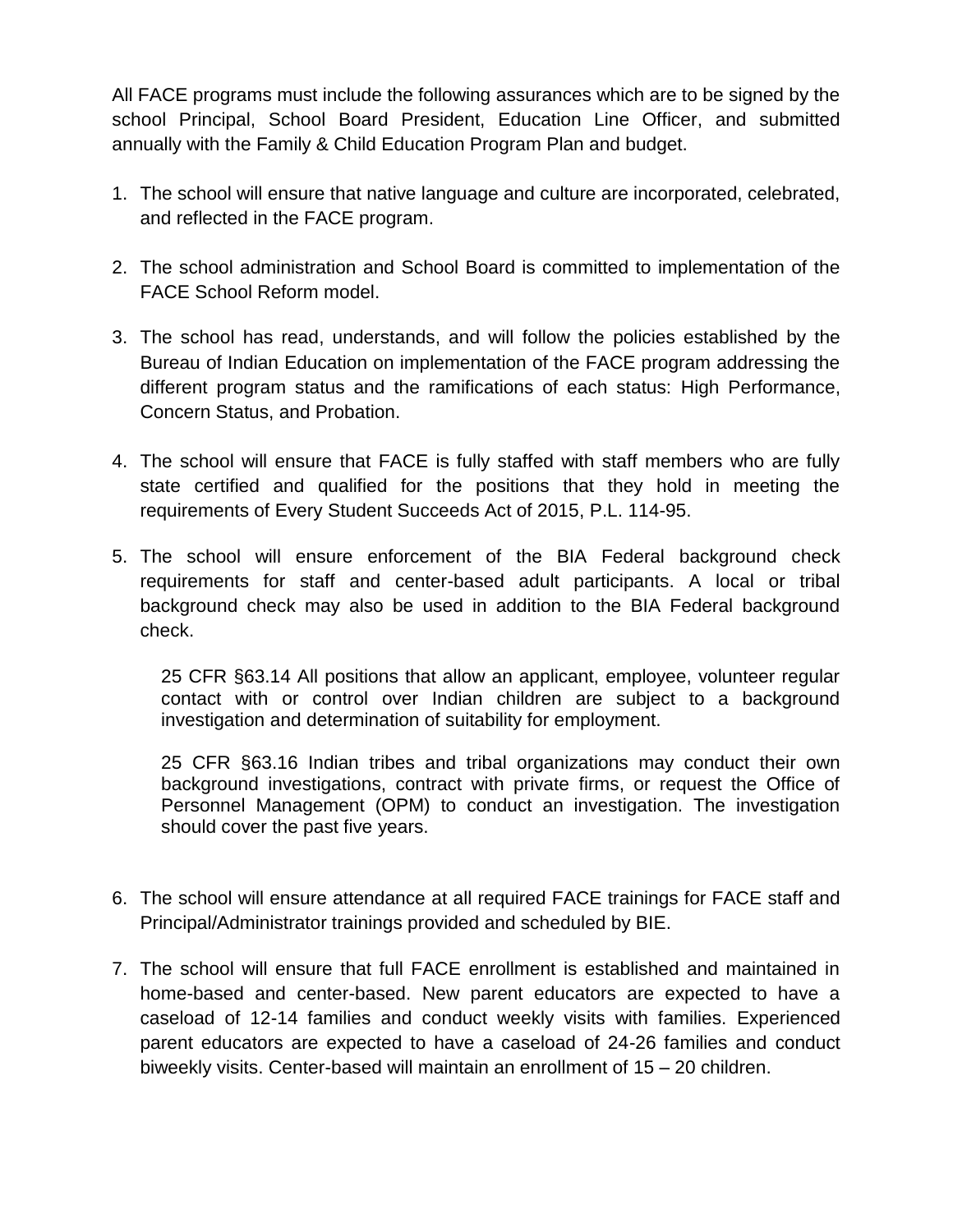- 8. The school will ensure that families will participate on a regular basis in home based (75% of offered visits are completed – weekly/biweekly; 75% of offered FACE Family Circles are attended and center-based (75% attendance by children).
- 9. The school will maintain and submit, in a timely manner, all required program data (home-based, center-based, and K- 3).
- 10.School funds are utilized to provide appropriate professional development in addressing the academic needs of the kindergarten through grade 3 educational program. FACE staff should not be required to attend all school professional development; only that which is determined to be useful and/or appropriate.
- 11.The school will coordinate with all existing preschool programs, including transition activities from home-based (ages birth – age 3) to center-based (age 3 -5), from center-based to kindergarten, from center-based to other early childhood program or other school as appropriate.
- 12.The school will insure that FACE funding is utilized appropriately (personnel, travel, materials & supplies, incentives for families, etc.)
- 13.Grant Schools only: The school has no outstanding audit exceptions regarding fiscal or program management.
- 14.The school will provide office space which includes storage for FACE home-based parent educator(s) and the center-based teachers.
- 15.The school will provide adequate (i.e., 60 sq. feet per child) and safe (enclosed and age appropriate indoor and outdoor equipment) facilities for parent meetings, for families, and their children from birth to age 5.
- 16.Two appropriate and safe classrooms, restroom facilities for adults and children, and playground space for children three to five years of age are provided at the school.
- 17.The school will provide appropriate transportation for: 1) Children ages 3 -5 years old and their parents, if applicable, to attend center-based (early childhood and adult education), 2) Each Parent Educator to conduct personal visits, and 3) Families attending monthly FACE Family Circles.
- 18.It is allowable for children to attend center-based preschool when a parent is not able to participate full time or part time in center-based programming. Parents or guardians of these children must still be enrolled in FACE, receive NASIS numbers, and participate in a minimum of two hours of documented parent engagement activities weekly.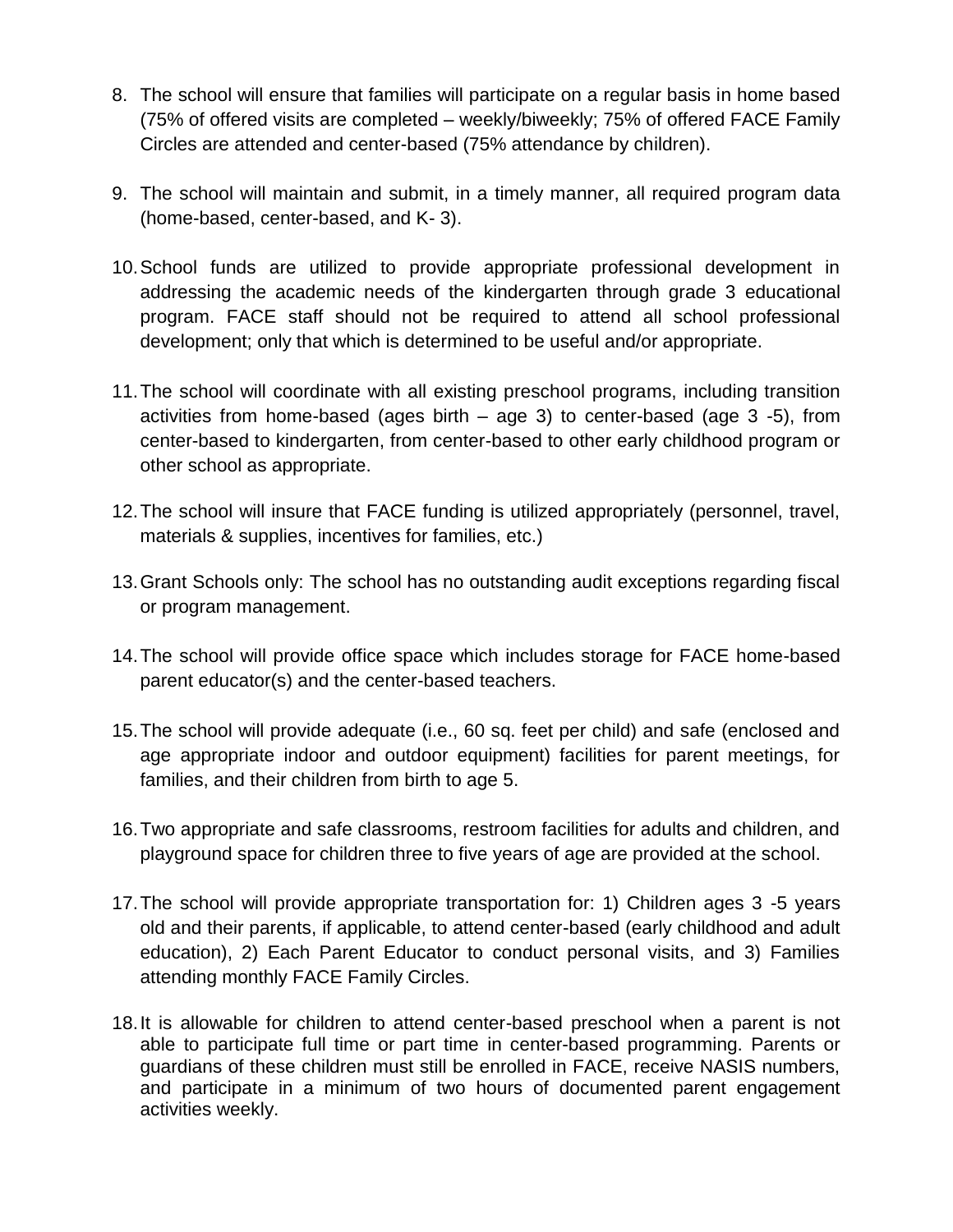# **APPENDIX C**

**Procedures for Determining Program Implementation Status**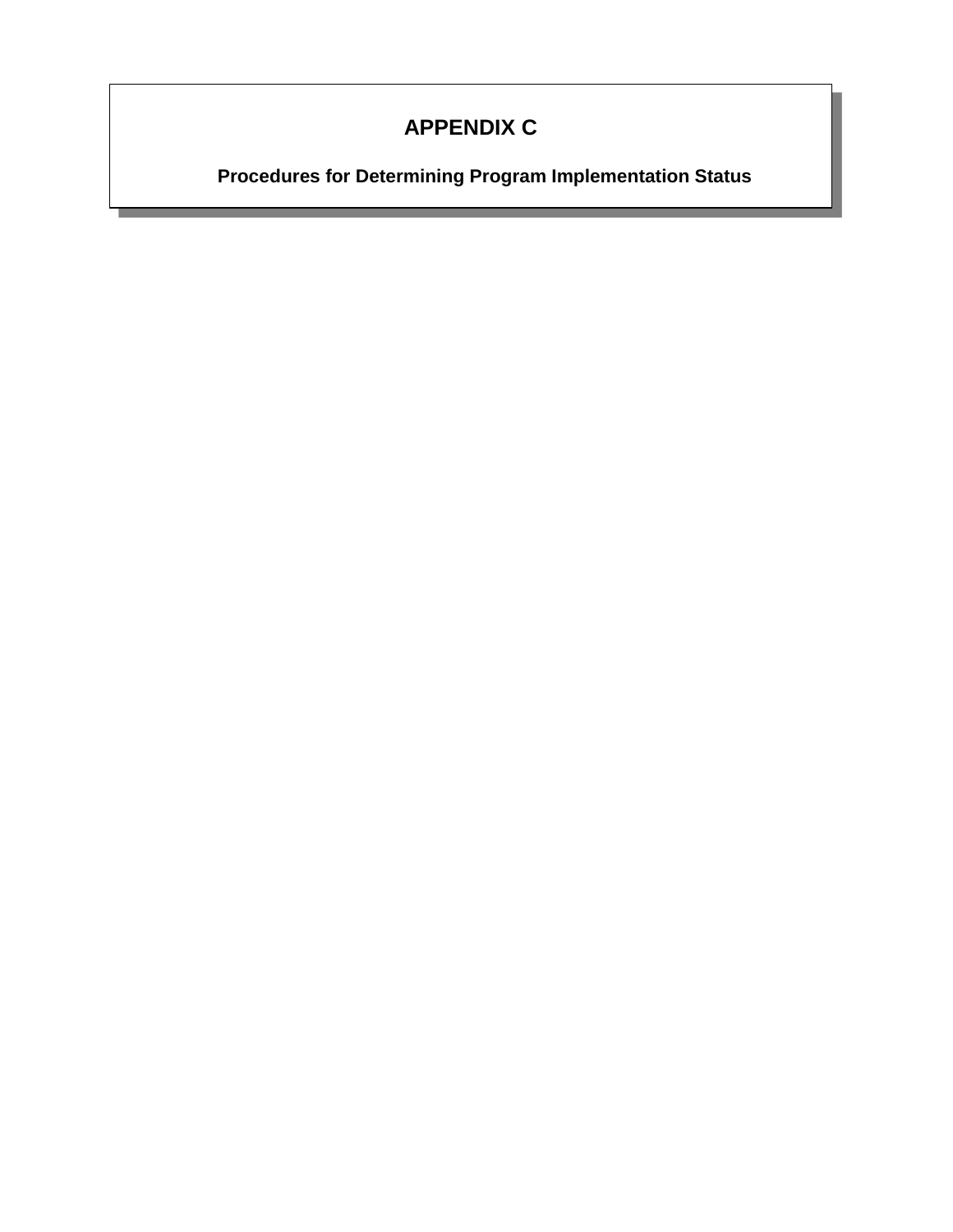The procedures for determining program implementation status was amended for clarity and to acknowledge differences in program status. The following statuses were developed to communicate with FACE programs their respective status in implementing the FACE model.

- A. **High Performance**: The determination that programs have implemented assurances and have performed at a high level of implementation in all FACE components is based on the following:
	- In compliance with FACE Assurances (Appendix B)
	- Annual review and use of FACE Program Implementation Standards and Action Plans
	- Administrative support
	- Full program staff.
	- Consistent and complete data collection and documentation
	- Submission of monthly reports
	- Adequate utilization and incorporation of PAT and NCFL approved curricula
	- Full enrollment in home- and/or center-based services
	- Active participation in technical assistance provided by PAT and NCFL:
		- $\triangleright$  Succeeds in meeting and completing recommendations found in technical assistance reports
		- $\triangleright$  Involvement in technical assistance calls, site visits, and training
- B. **Satisfactory**: The status of Staisfactory is assigned to programs that may have one or two areas of Concern Status but also have processes in place and are taking appropriate steps to respond to assurances and implement all components of FACE.
- C. **Additional Support**: The status of Additional Support is assigned to programs that may have an area of concern but also have processes in place and are taking appropriate steps to respond to assurances.
- D. **Concern Status**: FACE programs that have challenges meeting the assurances will be placed on Concern Status based on the following:
	- Not in compliance with FACE Assurances
	- Lack of administrative support
	- Lack of staff
	- Lack of data collection and documentation
	- Lack in monthly reporting submissions
	- Inadequate utilization and incorporation of PAT and NCFL approved curricula
	- Does not meet enrollment requirement in home- and/or center-based services
	- Lack of participation in technical assistance provided by PAT and NCFL, including the following:
		- $\triangleright$  Has not completed recommendations found in technical assistance reports